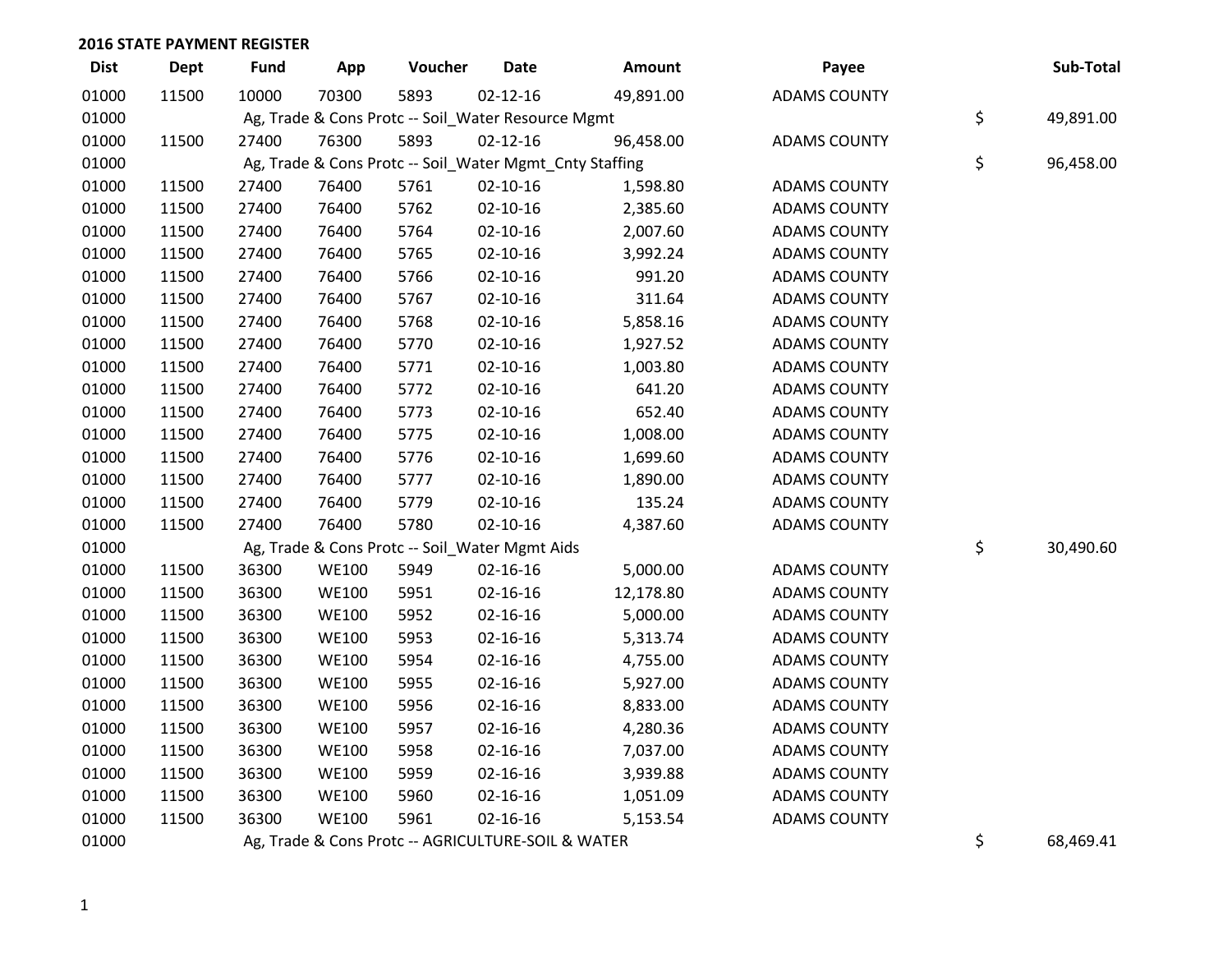| <b>Dist</b> | <b>Dept</b> | <b>Fund</b> | App   | Voucher                                             | Date           | Amount    | Payee               | Sub-Total       |
|-------------|-------------|-------------|-------|-----------------------------------------------------|----------------|-----------|---------------------|-----------------|
| 01000       | 16500       | 10000       | 23600 | 7128                                                | $10-27-16$     | 3,061.93  | <b>ADAMS COUNTY</b> |                 |
| 01000       |             |             |       | Safety & Prof Services -- POWTS Replacement Rehab   |                |           |                     | \$<br>3,061.93  |
| 01000       | 37000       | 21200       | 38100 | 37513                                               | 03-22-16       | 2,751.25  | <b>ADAMS COUNTY</b> |                 |
| 01000       |             |             |       | Natural Resources -- GPO -federal funds             |                |           |                     | \$<br>2,751.25  |
| 01000       | 37000       | 21200       | 54800 | 33292                                               | 02-29-16       | 2,850.00  | <b>ADAMS COUNTY</b> |                 |
| 01000       |             |             |       | Natural Resources -- RA- utv prj aids, gas tax pymt |                |           |                     | \$<br>2,850.00  |
| 01000       | 37000       | 21200       | 55000 | 37513                                               | 03-22-16       | 9,533.05  | <b>ADAMS COUNTY</b> |                 |
| 01000       |             |             |       | Natural Resources -- Enf A - boating enforcement    |                |           |                     | \$<br>9,533.05  |
| 01000       | 37000       | 21200       | 55100 | 94541                                               | 09-28-16       | 22,754.00 | <b>ADAMS COUNTY</b> |                 |
| 01000       |             |             |       | Natural Resources -- Enf A - atv & utv enforcement  |                |           |                     | \$<br>22,754.00 |
| 01000       | 37000       | 21200       | 55200 | 94328                                               | 09-28-16       | 15,672.45 | <b>ADAMS COUNTY</b> |                 |
| 01000       |             |             |       | Natural Resources -- Enf A - snow enforcement       |                |           |                     | \$<br>15,672.45 |
| 01000       | 37000       | 21200       | 56600 | 91174                                               | 09-15-16       | 39,958.80 | <b>ADAMS COUNTY</b> |                 |
| 01000       |             |             |       | Natural Resources -- ResAids - forest croplnd & mfl |                |           |                     | \$<br>39,958.80 |
| 01000       | 37000       | 21200       | 57500 | 33301                                               | $02 - 29 - 16$ | 16,145.30 | <b>ADAMS COUNTY</b> |                 |
| 01000       | 37000       | 21200       | 57500 | 105152                                              | 11-07-16       | 27,937.50 | <b>ADAMS COUNTY</b> |                 |
| 01000       |             |             |       | Natural Resources -- RA- snowmobile trail areas     |                |           |                     | \$<br>44,082.80 |
| 01000       | 37000       | 21200       | 57600 | 33298                                               | 02-29-16       | 8,351.85  | <b>ADAMS COUNTY</b> |                 |
| 01000       |             |             |       | Natural Resources -- RA- atv prj aids, gas tax pymt |                |           |                     | \$<br>8,351.85  |
| 01000       | 37000       | 21200       | 57700 | 33289                                               | 02-29-16       | 3,400.00  | <b>ADAMS COUNTY</b> |                 |
| 01000       | 37000       | 21200       | 57700 | 101057                                              | $10-25-16$     | 3,330.00  | <b>ADAMS COUNTY</b> |                 |
| 01000       |             |             |       | Natural Resources -- RA- atv project aids           |                |           |                     | \$<br>6,730.00  |
| 01000       | 37000       | 21200       | 58400 | 47814                                               | 05-02-16       | 17.00     | <b>ADAMS COUNTY</b> |                 |
| 01000       | 37000       | 21200       | 58400 | 90481                                               | 09-15-16       | 718.00    | <b>ADAMS COUNTY</b> |                 |
| 01000       |             |             |       | Natural Resources -- ResAids - pymt in lieu tax fed |                |           |                     | \$<br>735.00    |
| 01000       | 37000       | 21200       | 58900 | 102036                                              | $11 - 18 - 16$ | 7,332.37  | <b>ADAMS COUNTY</b> |                 |
| 01000       |             |             |       | Natural Resources -- Resource aids - distribution o |                |           |                     | \$<br>7,332.37  |
| 01000       | 37000       | 21200       | 66300 | 59859                                               | 06-08-16       | 23,517.40 | <b>ADAMS COUNTY</b> |                 |
| 01000       | 37000       | 21200       | 66300 | 109216                                              | 12-01-16       | 48,000.00 | <b>ADAMS COUNTY</b> |                 |
| 01000       |             |             |       | Natural Resources -- EA - lake protection           |                |           |                     | \$<br>71,517.40 |
| 01000       | 37000       | 21200       | 67800 | 47313                                               | 04-22-16       | 30,407.73 | <b>ADAMS COUNTY</b> |                 |
| 01000       |             |             |       | Natural Resources -- EA - invasive aqu & lake mon   |                |           |                     | \$<br>30,407.73 |
| 01000       | 37000       | 27400       | 67000 | 55990                                               | 05-31-16       | 87,280.77 | <b>ADAMS COUNTY</b> |                 |
| 01000       |             |             |       | Natural Resources -- Fin asst for responsible units |                |           |                     | \$<br>87,280.77 |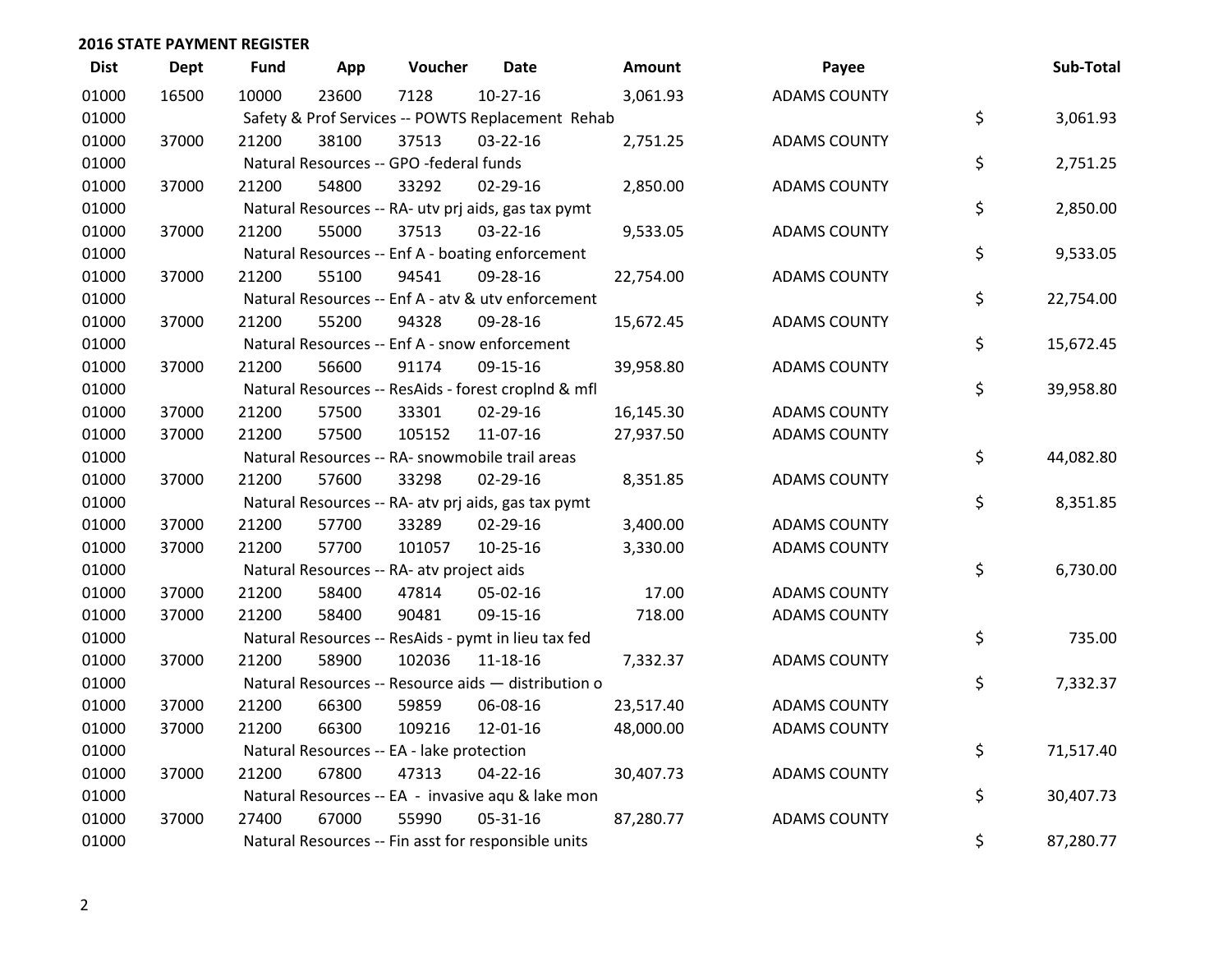| <b>Dist</b> | <b>Dept</b> | <b>Fund</b> | App          | Voucher                                             | <b>Date</b>    | Amount     |          | Payee                  | Sub-Total        |
|-------------|-------------|-------------|--------------|-----------------------------------------------------|----------------|------------|----------|------------------------|------------------|
| 01000       | 37000       | 27400       | 67300        | 55990                                               | 05-31-16       | 4,938.62   |          | <b>ADAMS COUNTY</b>    |                  |
| 01000       |             |             |              | Natural Resources -- Recycling consolidation grants |                |            |          |                        | \$<br>4,938.62   |
| 01000       | 37000       | 36300       | <b>TX100</b> | 30385                                               | 02-18-16       | 17,878.00  |          | <b>ADAMS COUNTY</b>    |                  |
| 01000       | 37000       | 36300       | <b>TX100</b> | 89450                                               | 09-07-16       | 8,169.22   |          | <b>ADAMS COUNTY</b>    |                  |
| 01000       |             |             |              | Natural Resources -- DNR-DAM SAFETY PROJECTS        |                |            |          |                        | \$<br>26,047.22  |
| 01000       | 39500       | 21100       | 18500        | 26474                                               | 09-22-16       | 301.41     |          | <b>ADAMS COUNTY</b>    |                  |
| 01000       | 39500       | 21100       | 18500        | 26491                                               | 09-22-16       | 2,336.30   |          | <b>ADAMS COUNTY</b>    |                  |
| 01000       | 39500       | 21100       | 18500        | 26508                                               | 09-28-16       | 1,126.34   |          | <b>ADAMS COUNTY</b>    |                  |
| 01000       | 39500       | 21100       | 18500        | 31117                                               | 09-30-16       | 1,041.60   |          | <b>ADAMS COUNTY</b>    |                  |
| 01000       | 39500       | 21100       | 18500        | 31120                                               | 09-30-16       | 112.01     |          | <b>ADAMS COUNTY</b>    |                  |
| 01000       | 39500       | 21100       | 18500        | 31130                                               | 09-30-16       | 2,252.36   |          | <b>ADAMS COUNTY</b>    |                  |
| 01000       | 39500       | 21100       | 18500        | 31137                                               | 09-30-16       | 2,678.44   |          | <b>ADAMS COUNTY</b>    |                  |
| 01000       | 39500       | 21100       | 18500        | 35848                                               | $10-12-16$     | 789.16     |          | <b>ADAMS COUNTY</b>    |                  |
| 01000       | 39500       | 21100       | 18500        | 35858                                               | $10-12-16$     | 1,253.33   |          | <b>ADAMS COUNTY</b>    |                  |
| 01000       | 39500       | 21100       | 18500        | 35859                                               | $10-12-16$     | 2,043.02   |          | <b>ADAMS COUNTY</b>    |                  |
| 01000       | 39500       | 21100       | 18500        | 58299                                               | 12-05-16       | 4,900.00   |          | <b>ADAMS COUNTY</b>    |                  |
| 01000       | 39500       | 21100       | 18500        | 60580                                               | 12-12-16       | 1,685.11   |          | <b>ADAMS COUNTY</b>    |                  |
| 01000       | 39500       | 21100       | 18500        | 60581                                               | 12-12-16       | 2,447.84   |          | <b>ADAMS COUNTY</b>    |                  |
| 01000       |             |             |              | Transportation -- Hwy Sfty Loc Aid Ffd              |                |            |          |                        | \$<br>22,966.92  |
| 01000       | 39500       | 21100       | 19000        | 110                                                 | 07-05-16       | 626,044.48 |          | <b>ADAMS COUNTY</b>    |                  |
| 01000       | 39500       | 21100       | 19000        | 29064                                               | 10-03-16       | 313,022.26 |          | <b>ADAMS COUNTY</b>    |                  |
| 01000       |             |             |              | Transportation -- Trans Aids To Co.-Sf              |                |            |          |                        | \$<br>939,066.74 |
| 01000       | 39500       | 21100       | 16800        | 88001                                               | 05-06-16       | 76,969.00  |          | <b>COUNTY OF ADAMS</b> |                  |
| 01000       |             |             |              | Transportation -- Eldly&Disa Co/Aid Sf              |                |            |          |                        | \$<br>76,969.00  |
| 01000       | 39500       | 21100       | 18500        | 80636                                               | 05-02-16       | 2,986.58   |          | ADAMS CO HIGHWAY DEPT  |                  |
| 01000       | 39500       | 21100       | 18500        | 82587                                               | 05-23-16       | 4,000.00   |          | TREAS ADAMS CO         |                  |
| 01000       | 39500       | 21100       | 18500        | 83884                                               | 06-08-16       | 4,000.00   | ADAMS CO | <b>SHERIFFS DEP</b>    |                  |
| 01000       | 39500       | 21100       | 18500        | 84245                                               | 06-13-16       | 3,124.26   | ADAMS CO | <b>SHERIFFS DEP</b>    |                  |
| 01000       | 39500       | 21100       | 18500        | 84245                                               | 06-13-16       | 3,294.96   | ADAMS CO | <b>SHERIFFS DEP</b>    |                  |
| 01000       | 39500       | 21100       | 18500        | 85765                                               | 06-27-16       | 2,415.28   | ADAMS CO | <b>SHERIFFS DEP</b>    |                  |
| 01000       |             |             |              | Transportation -- Hwy Sfty Loc Aid Ffd              |                |            |          |                        | \$<br>19,821.08  |
| 01000       | 39500       | 21100       | 19000        | 74001                                               | $01 - 04 - 16$ | 313,022.24 |          | <b>COUNTY OF ADAMS</b> |                  |
| 01000       |             |             |              | Transportation -- Trans Aids To Co.-Sf              |                |            |          |                        | \$<br>313,022.24 |
| 01000       | 41000       | 10000       | 11600        | 92367                                               | 11-29-16       | 25,480.00  |          | <b>ADAMS COUNTY</b>    |                  |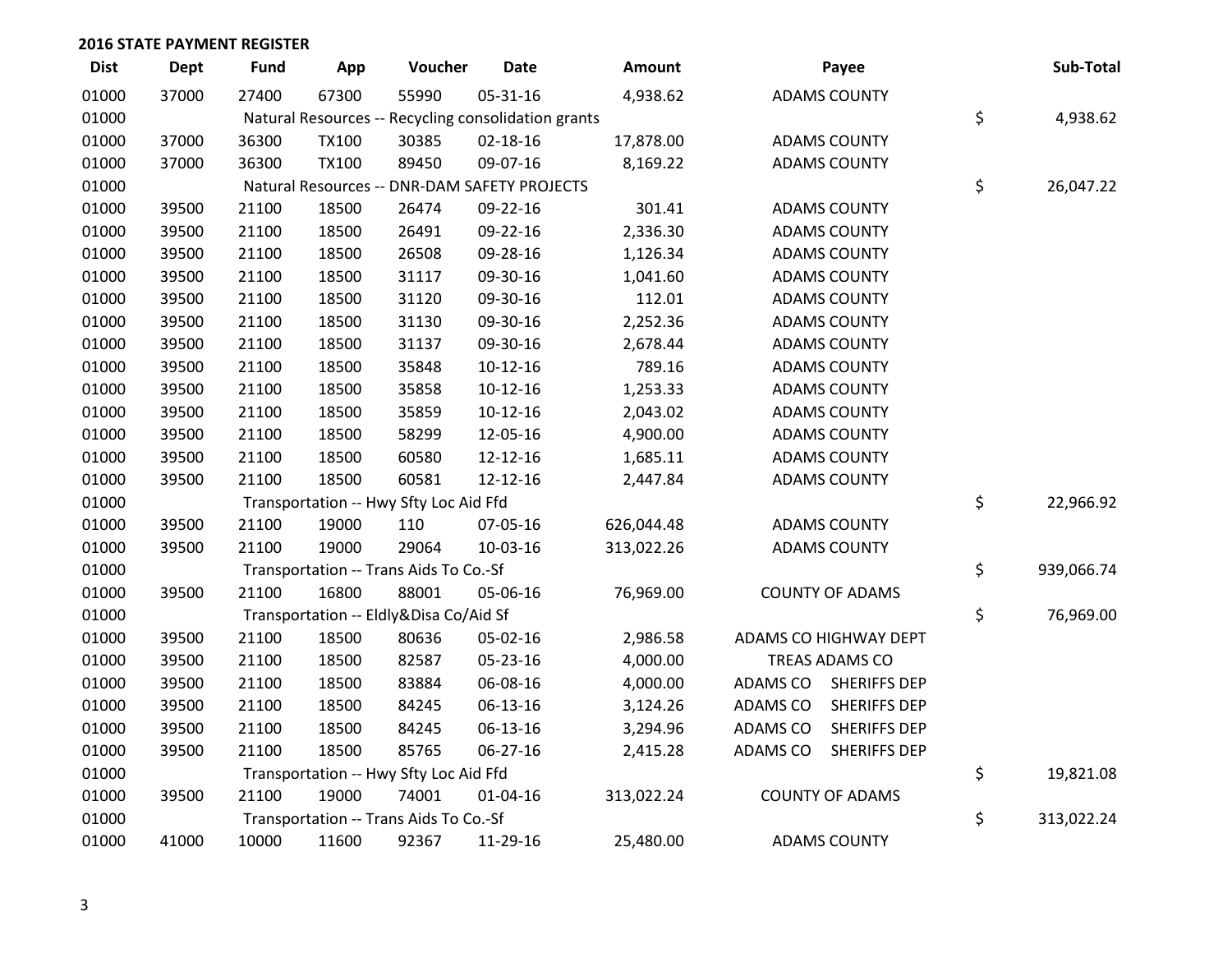| <b>Dist</b> | <b>Dept</b> | Fund  | App   | Voucher                                  | <b>Date</b>                                       | Amount     | Payee               | Sub-Total          |
|-------------|-------------|-------|-------|------------------------------------------|---------------------------------------------------|------------|---------------------|--------------------|
| 01000       |             |       |       |                                          | Corrections -- Reimbursing counties for proba     |            |                     | \$<br>25,480.00    |
| 01000       | 43500       | 10000 | 10700 | 67511                                    | 08-19-16                                          | 79.39      | <b>ADAMS COUNTY</b> |                    |
| 01000       |             |       |       |                                          | Health Services -- Public health dispensaries and |            |                     | \$<br>79.39        |
| 01000       | 43500       | 10000 | 97500 | 24878                                    | 02-04-16                                          | 37.93      | <b>ADAMS COUNTY</b> |                    |
| 01000       | 43500       | 10000 | 97500 | 34428                                    | 03-23-16                                          | 18.96      | <b>ADAMS COUNTY</b> |                    |
| 01000       | 43500       | 10000 | 97500 | 41559                                    | $04 - 25 - 16$                                    | 9.48       | <b>ADAMS COUNTY</b> |                    |
| 01000       | 43500       | 10000 | 97500 | 51760                                    | 07-05-16                                          | 90.22      | <b>ADAMS COUNTY</b> |                    |
| 01000       | 43500       | 10000 | 97500 | 59994                                    | $07-13-16$                                        | 9.48       | <b>ADAMS COUNTY</b> |                    |
| 01000       |             |       |       |                                          | Health Services -- 975- GENERAL RCPT/CLRING       |            |                     | \$<br>166.07       |
| 01000       | 43500       | 10000 | 00000 | 90613                                    | $01-02-16$                                        | 9,965.00   | ADAMS CO            |                    |
| 01000       | 43500       | 10000 | 00000 | 90614                                    | $01 - 04 - 16$                                    | 144,748.00 | ADAMS CO            |                    |
| 01000       | 43500       | 10000 | 00000 | 90616                                    | $02 - 01 - 16$                                    | 150,732.00 | ADAMS CO            |                    |
| 01000       | 43500       | 10000 | 00000 | 90618                                    | 03-01-16                                          | 149,911.00 | ADAMS CO            |                    |
| 01000       | 43500       | 10000 | 00000 | 90622                                    | $04 - 01 - 16$                                    | 47,909.00  | ADAMS CO            |                    |
| 01000       | 43500       | 10000 | 00000 | 90624                                    | 05-02-16                                          | 3,930.00   | <b>ADAMS CO</b>     |                    |
| 01000       | 43500       | 10000 | 00000 | 90627                                    | 06-01-16                                          | 13,278.00  | ADAMS CO            |                    |
| 01000       | 43500       | 10000 | 00000 | 90628                                    | 06-29-16                                          | 327,180.00 | ADAMS CO            |                    |
| 01000       | 43500       | 10000 | 00000 | 90700                                    | 07-01-16                                          | 4,170.00   | ADAMS CO            |                    |
| 01000       | 43500       | 10000 | 00000 | 90701                                    | 08-01-16                                          | 6,382.00   | <b>ADAMS CO</b>     |                    |
| 01000       | 43500       | 10000 | 00000 | 90702                                    | 09-01-16                                          | 174,250.00 | ADAMS CO            |                    |
| 01000       | 43500       | 10000 | 00000 | 90704                                    | $10-01-16$                                        | 221,174.00 | <b>ADAMS CO</b>     |                    |
| 01000       | 43500       | 10000 | 00000 | 90705                                    | 11-01-16                                          | 196,926.00 | ADAMS CO            |                    |
| 01000       | 43500       | 10000 | 00000 | 90706                                    | 12-01-16                                          | 335,033.00 | ADAMS CO            |                    |
| 01000       |             |       |       | Health Services -- State/Fed Aids        |                                                   |            |                     | \$<br>1,785,588.00 |
| 01000       | 45500       | 10000 | 22100 | 14292                                    | $07 - 22 - 16$                                    | 1,860.00   | <b>ADAMS COUNTY</b> |                    |
| 01000       |             |       |       | Justice -- Crime laboratories, DNA       |                                                   |            |                     | \$<br>1,860.00     |
| 01000       | 45500       | 10000 | 24100 | 17328                                    | 09-30-16                                          | 326.58     | <b>ADAMS COUNTY</b> |                    |
| 01000       |             |       |       | Justice -- Federal aid, state operations |                                                   |            |                     | \$<br>326.58       |
| 01000       | 45500       | 10000 | 53200 | 14406                                    | $07 - 22 - 16$                                    | 12,824.07  | <b>ADAMS COUNTY</b> |                    |
| 01000       |             |       |       | Justice -- Crime victim witness assist   |                                                   |            |                     | \$<br>12,824.07    |
| 01000       | 45500       | 10000 | 53900 | 7576                                     | 03-14-16                                          | 13,256.43  | <b>ADAMS COUNTY</b> |                    |
| 01000       |             |       |       | Justice -- County reimb victim-witness   |                                                   |            |                     | \$<br>13,256.43    |
| 01000       | 46500       | 10000 | 30800 | 6656                                     | 03-01-16                                          | 381.00     | <b>ADAMS COUNTY</b> |                    |
| 01000       | 46500       | 10000 | 30800 | 17638                                    | 11-09-16                                          | 7,735.78   | <b>ADAMS COUNTY</b> |                    |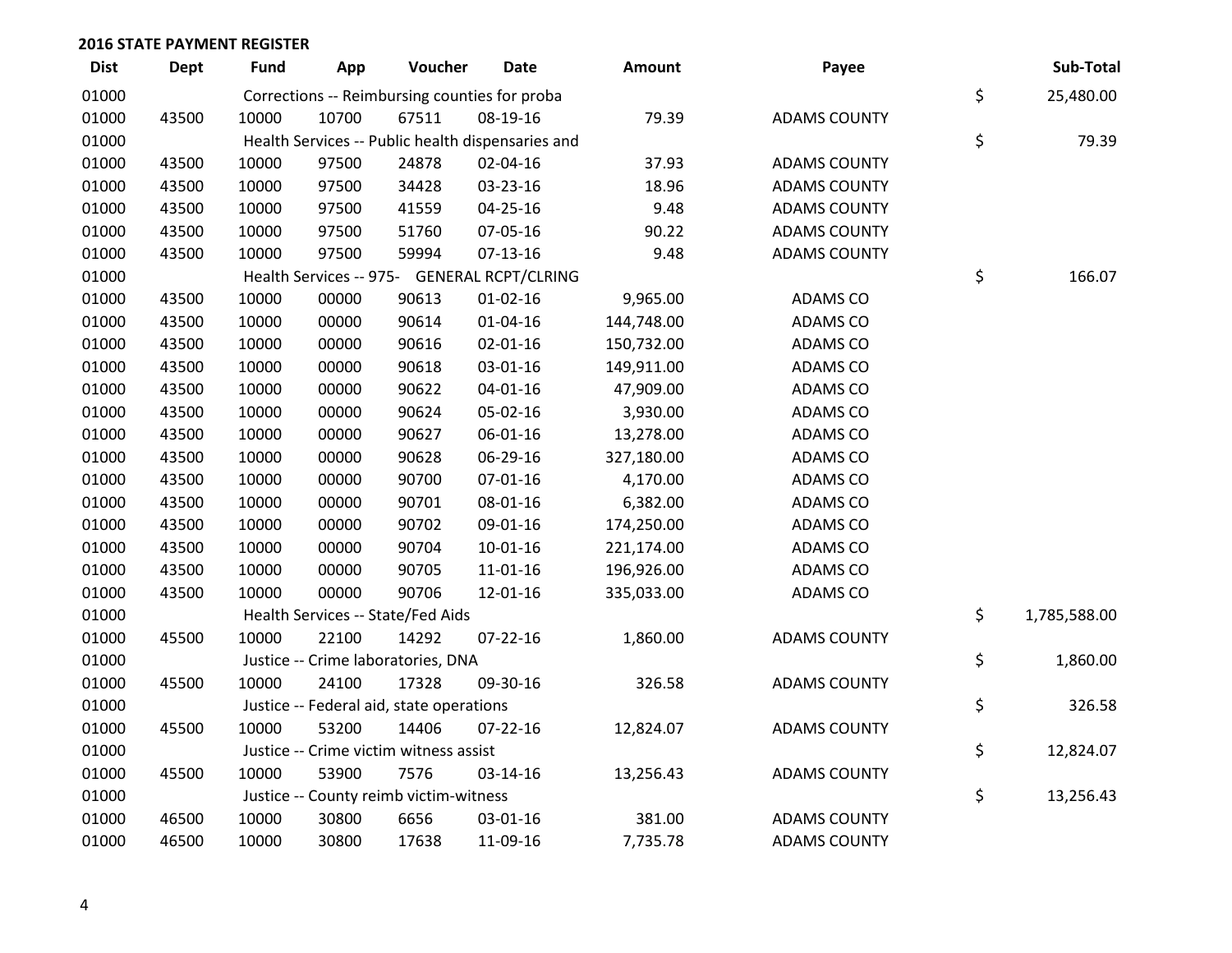| <b>Dist</b> | <b>Dept</b> | <b>Fund</b> | App   | Voucher                                           | <b>Date</b>                                      | Amount    | Payee               | Sub-Total       |
|-------------|-------------|-------------|-------|---------------------------------------------------|--------------------------------------------------|-----------|---------------------|-----------------|
| 01000       |             |             |       |                                                   | Military Affairs -- Emergency response equipment |           |                     | \$<br>8,116.78  |
| 01000       | 46500       | 10000       | 33700 | 12904                                             | 07-20-16                                         | 3,198.00  | <b>ADAMS COUNTY</b> |                 |
| 01000       | 46500       | 10000       | 33700 | 18583                                             | 12-06-16                                         | 3,198.00  | <b>ADAMS COUNTY</b> |                 |
| 01000       |             |             |       | Military Affairs -- Local emer planning grants    |                                                  |           |                     | \$<br>6,396.00  |
| 01000       | 46500       | 10000       | 34200 | 5015                                              | $01-27-16$                                       | 15,324.07 | <b>ADAMS COUNTY</b> |                 |
| 01000       | 46500       | 10000       | 34200 | 5565                                              | 02-04-16                                         | 3,193.00  | <b>ADAMS COUNTY</b> |                 |
| 01000       | 46500       | 10000       | 34200 | 13843                                             | 08-16-16                                         | 15,270.22 | <b>ADAMS COUNTY</b> |                 |
| 01000       | 46500       | 10000       | 34200 | 14430                                             | 08-25-16                                         | 4,284.84  | <b>ADAMS COUNTY</b> |                 |
| 01000       | 46500       | 10000       | 34200 | 14967                                             | 09-09-16                                         | 4,043.80  | <b>ADAMS COUNTY</b> |                 |
| 01000       | 46500       | 10000       | 34200 | 15520                                             | 09-26-16                                         | 8,434.62  | <b>ADAMS COUNTY</b> |                 |
| 01000       | 46500       | 10000       | 34200 | 18652                                             | 12-06-16                                         | 15,270.22 | <b>ADAMS COUNTY</b> |                 |
| 01000       |             |             |       | Military Affairs -- Federal aid, local assistance |                                                  |           |                     | \$<br>65,820.77 |
| 01000       | 48500       | 15200       | 12700 | 13945                                             | 06-30-16                                         | 1,000.00  | <b>ADAMS COUNTY</b> |                 |
| 01000       |             |             |       | Veterans Affairs -- Grants to counties            |                                                  |           |                     | \$<br>1,000.00  |
| 01000       | 48500       | 58200       | 26700 | 13945                                             | 06-30-16                                         | 4,500.00  | <b>ADAMS COUNTY</b> |                 |
| 01000       | 48500       | 58300       | 37000 | 13945                                             | 06-30-16                                         | 4,500.00  | <b>ADAMS COUNTY</b> |                 |
| 01000       |             |             |       | Veterans Affairs -- County grants                 |                                                  |           |                     | \$<br>9,000.00  |
| 01000       | 50500       | 10000       | 15500 | 11498                                             | $02 - 17 - 16$                                   | 5,752.00  | <b>ADAMS COUNTY</b> |                 |
| 01000       | 50500       | 10000       | 15500 | 12794                                             | 03-02-16                                         | 6,991.00  | <b>ADAMS COUNTY</b> |                 |
| 01000       | 50500       | 10000       | 15500 | 15242                                             | 03-30-16                                         | 4,414.00  | <b>ADAMS COUNTY</b> |                 |
| 01000       | 50500       | 10000       | 15500 | 17663                                             | 04-29-16                                         | 5,703.00  | <b>ADAMS COUNTY</b> |                 |
| 01000       | 50500       | 10000       | 15500 | 20749                                             | 06-01-16                                         | 2,653.00  | <b>ADAMS COUNTY</b> |                 |
| 01000       | 50500       | 10000       | 15500 | 24400                                             | $07-18-16$                                       | 17,066.00 | <b>ADAMS COUNTY</b> |                 |
| 01000       | 50500       | 10000       | 15500 | 27517                                             | 08-17-16                                         | 9,816.00  | <b>ADAMS COUNTY</b> |                 |
| 01000       | 50500       | 10000       | 15500 | 28795                                             | 09-01-16                                         | 9,850.00  | <b>ADAMS COUNTY</b> |                 |
| 01000       | 50500       | 10000       | 15500 | 32633                                             | $10-17-16$                                       | 3,410.00  | <b>ADAMS COUNTY</b> |                 |
| 01000       | 50500       | 10000       | 15500 | 35186                                             | 11-16-16                                         | 3,238.32  | <b>ADAMS COUNTY</b> |                 |
| 01000       | 50500       | 10000       | 15500 | 37660                                             | 12-15-16                                         | 6,712.00  | <b>ADAMS COUNTY</b> |                 |
| 01000       | 50500       | 10000       | 15500 | 38777                                             | 12-29-16                                         | 7,122.00  | <b>ADAMS COUNTY</b> |                 |
| 01000       |             |             |       |                                                   | Administration -- Federal aid, local assistance  |           |                     | \$<br>82,727.32 |
| 01000       | 50500       | 23500       | 37100 | 11498                                             | $02 - 17 - 16$                                   | 4,696.00  | <b>ADAMS COUNTY</b> |                 |
| 01000       | 50500       | 23500       | 37100 | 12794                                             | 03-02-16                                         | 4,452.67  | <b>ADAMS COUNTY</b> |                 |
| 01000       | 50500       | 23500       | 37100 | 15242                                             | 03-30-16                                         | 549.00    | <b>ADAMS COUNTY</b> |                 |
| 01000       | 50500       | 23500       | 37100 | 17663                                             | 04-29-16                                         | 796.00    | <b>ADAMS COUNTY</b> |                 |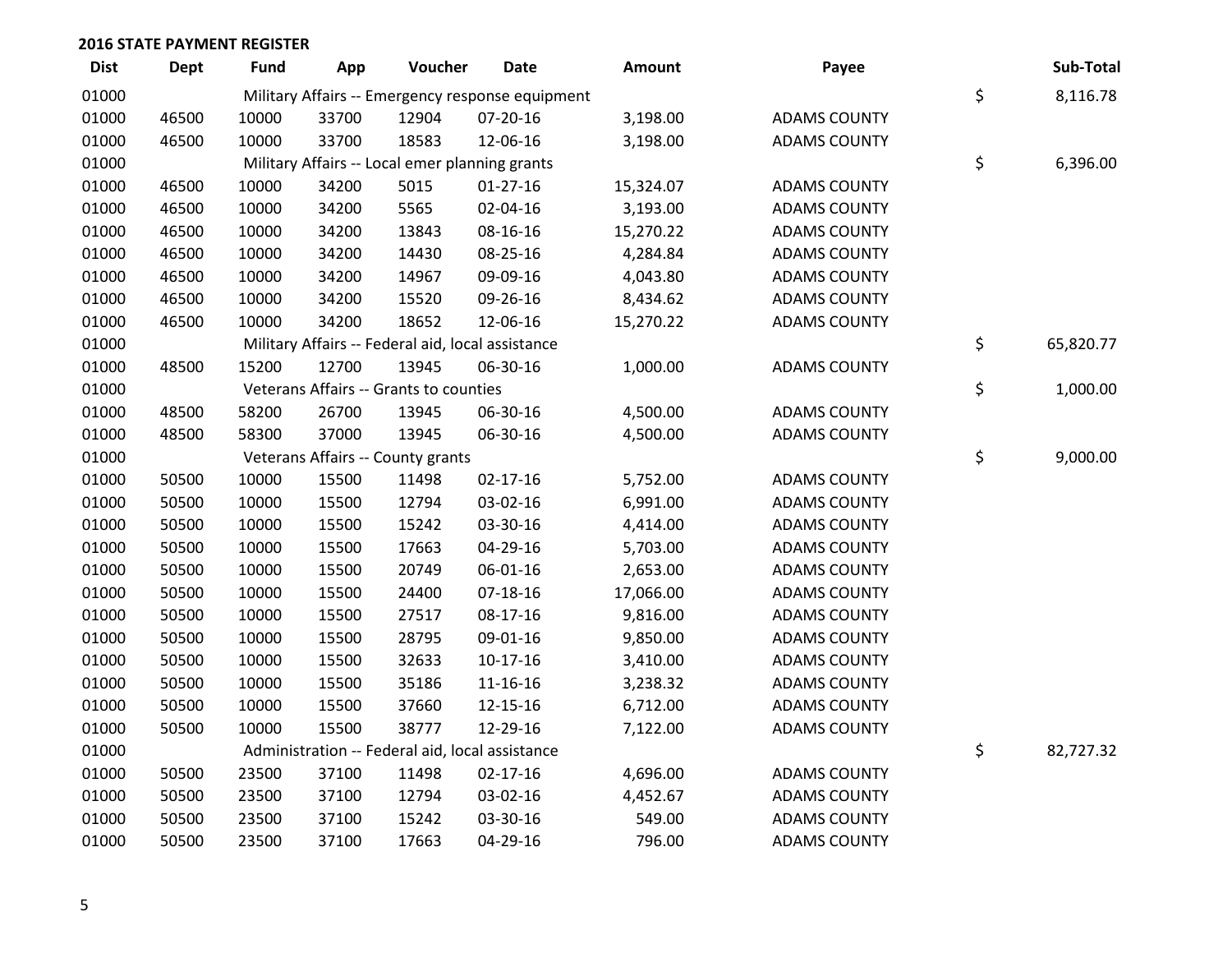| <b>Dist</b> | Dept  | <b>Fund</b> | App                                  | Voucher                                  | <b>Date</b>                                         | Amount       | Payee                | Sub-Total           |
|-------------|-------|-------------|--------------------------------------|------------------------------------------|-----------------------------------------------------|--------------|----------------------|---------------------|
| 01000       | 50500 | 23500       | 37100                                | 20749                                    | 06-01-16                                            | 706.00       | <b>ADAMS COUNTY</b>  |                     |
| 01000       | 50500 | 23500       | 37100                                | 24400                                    | $07-18-16$                                          | 565.00       | <b>ADAMS COUNTY</b>  |                     |
| 01000       | 50500 | 23500       | 37100                                | 27517                                    | 08-17-16                                            | 3,116.00     | <b>ADAMS COUNTY</b>  |                     |
| 01000       | 50500 | 23500       | 37100                                | 28795                                    | 09-01-16                                            | 1,120.33     | <b>ADAMS COUNTY</b>  |                     |
| 01000       | 50500 | 23500       | 37100                                | 32633                                    | $10-17-16$                                          | 7,004.00     | <b>ADAMS COUNTY</b>  |                     |
| 01000       | 50500 | 23500       | 37100                                | 35186                                    | 11-16-16                                            | 23,922.67    | <b>ADAMS COUNTY</b>  |                     |
| 01000       | 50500 | 23500       | 37100                                | 37660                                    | 12-15-16                                            | 4,701.00     | <b>ADAMS COUNTY</b>  |                     |
| 01000       | 50500 | 23500       | 37100                                | 38777                                    | 12-29-16                                            | 5,150.00     | <b>ADAMS COUNTY</b>  |                     |
| 01000       |       |             |                                      |                                          | Administration -- Low-income assistance grants      |              |                      | \$<br>56,778.67     |
| 01000       | 50500 | 26900       | 16600                                | 12722                                    | 03-23-16                                            | 1,000.00     | <b>ADAMS COUNTY</b>  |                     |
| 01000       | 50500 | 26900       | 16600                                | 13409                                    | 03-24-16                                            | 52,104.00    | <b>ADAMS COUNTY</b>  |                     |
| 01000       | 50500 | 26900       | 16600                                | 14965                                    | 03-25-16                                            | 1,000.00     | <b>ADAMS COUNTY</b>  |                     |
| 01000       | 50500 | 26900       | 16600                                | 18208                                    | 05-13-16                                            | 25,000.00    | <b>ADAMS COUNTY</b>  |                     |
| 01000       |       |             | Administration -- Land               |                                          |                                                     |              |                      | \$<br>79,104.00     |
| 01000       | 83500 | 10000       | 10500                                | 5302                                     | $07 - 25 - 16$                                      | 17,572.20    | <b>ADAMS COUNTY</b>  |                     |
| 01000       | 83500 | 10000       | 10500                                | 12818                                    | $11 - 21 - 16$                                      | 15,815.36    | <b>ADAMS COUNTY</b>  |                     |
| 01000       |       |             |                                      | Revenue -- County and Municipal Aid      |                                                     |              |                      | \$<br>33,387.56     |
| 01000       | 83500 | 10000       | 10900                                | 7193                                     | $07 - 25 - 16$                                      | 17,380.00    | <b>ADAMS COUNTY</b>  |                     |
| 01000       |       |             |                                      | Revenue -- State Aid, Tax Exempt Proprty |                                                     |              |                      | \$<br>17,380.00     |
| 01000       | 83500 | 10000       | 11000                                | 12818                                    | $11 - 21 - 16$                                      | 77,124.38    | <b>ADAMS COUNTY</b>  |                     |
| 01000       |       |             |                                      | Revenue -- Public Utility Distribution   |                                                     |              |                      | \$<br>77,124.38     |
| 01000       | 83500 | 10000       | 30200                                | 4992                                     | 07-25-16                                            | 1,268,477.60 | <b>ADAMS COUNTY</b>  |                     |
| 01000       | 83500 | 10000       | 30200                                | 5136                                     | $07 - 25 - 16$                                      | 4,196,413.00 | <b>ADAMS COUNTY</b>  |                     |
| 01000       |       |             |                                      | Revenue -- School Lvy Tx/First Dollar Cr |                                                     |              |                      | \$<br>5,464,890.60  |
| 01000       | 83500 | 52100       | 36300                                | 3395                                     | 03-28-16                                            | 667,939.67   | <b>ADAMS COUNTY</b>  |                     |
| 01000       |       |             |                                      | Revenue -- Lottery & Gaming Credit       |                                                     |              |                      | \$<br>667,939.67    |
| 01000       |       |             | <b>District Total Appropriations</b> |                                          |                                                     |              |                      | \$<br>10,410,406.52 |
| 01002       | 16500 | 10000       | 22500                                | 3398                                     | 06-27-16                                            | 4,126.72     | <b>TOWN OF ADAMS</b> |                     |
| 01002       |       |             |                                      |                                          | Safety & Prof Services -- Fire dues distribution    |              |                      | \$<br>4,126.72      |
| 01002       | 37000 | 10000       | 50300                                | 18954                                    | 01-05-16                                            | 48,861.90    | TOWN OF ADAMS        |                     |
| 01002       | 37000 | 10000       | 50300                                | 45597                                    | $04 - 21 - 16$                                      | 49.58        | <b>TOWN OF ADAMS</b> |                     |
| 01002       |       |             |                                      |                                          | Natural Resources -- Aids in lieu of taxes - gener  |              |                      | \$<br>48,911.48     |
| 01002       | 37000 | 21200       | 16600                                | 62890                                    | 06-20-16                                            | 2,919.52     | <b>TOWN OF ADAMS</b> |                     |
| 01002       |       |             |                                      |                                          | Natural Resources -- Gen program ops-state funds-FR |              |                      | \$<br>2,919.52      |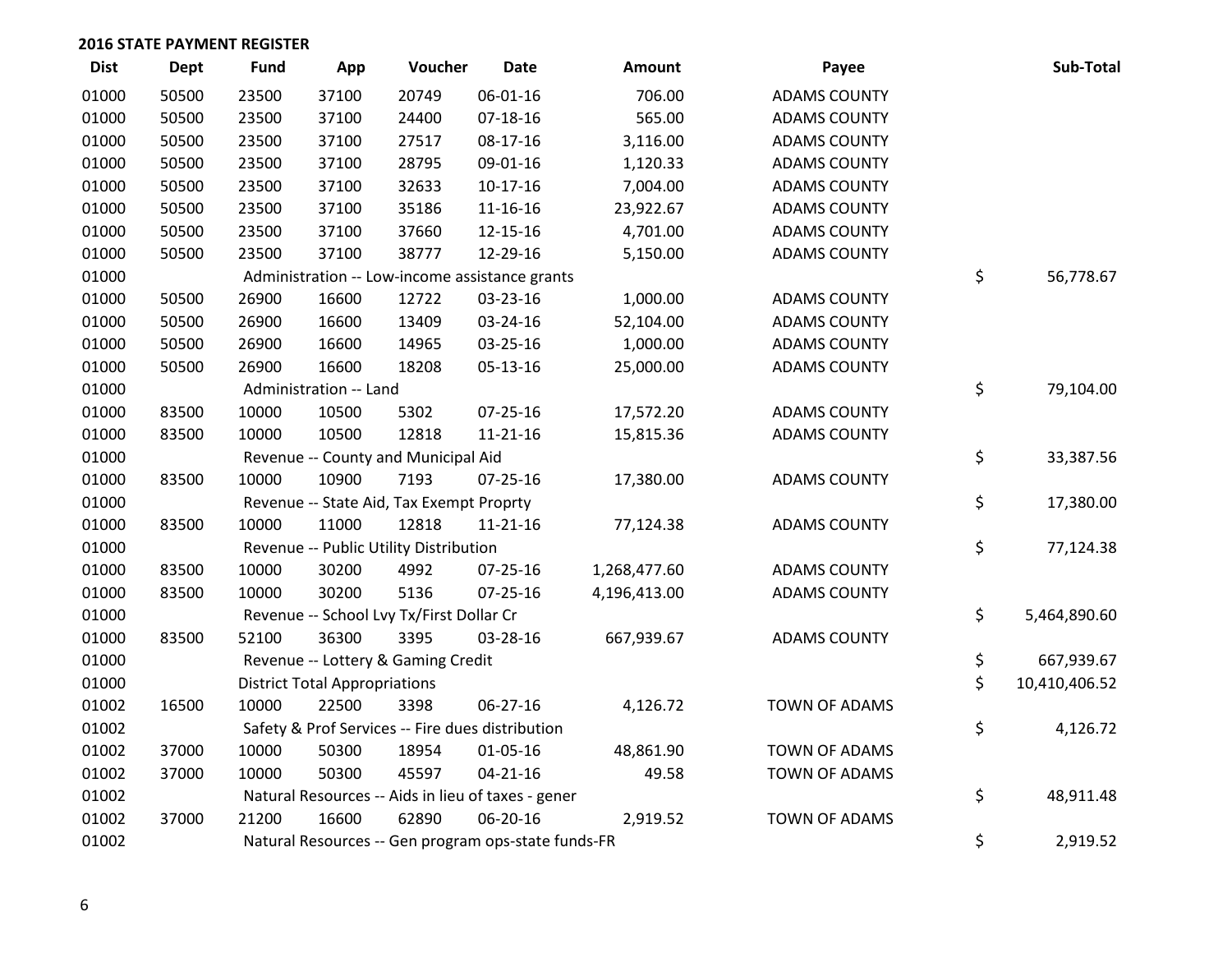| <b>Dist</b> | Dept  | <b>Fund</b> | App                                  | Voucher                                             | <b>Date</b>    | Amount    | Payee                | Sub-Total        |
|-------------|-------|-------------|--------------------------------------|-----------------------------------------------------|----------------|-----------|----------------------|------------------|
| 01002       | 37000 | 21200       | 57100                                | 62890                                               | 06-20-16       | 1,651.72  | <b>TOWN OF ADAMS</b> |                  |
| 01002       |       |             |                                      | Natural Resources -- ResAids - cnty forst, cl & mfl |                |           |                      | \$<br>1,651.72   |
| 01002       | 37000 | 21200       | 58900                                | 102037                                              | $11 - 18 - 16$ | 555.64    | <b>TOWN OF ADAMS</b> |                  |
| 01002       |       |             |                                      | Natural Resources -- Resource aids - distribution o |                |           |                      | \$<br>555.64     |
| 01002       | 39500 | 21100       | 19100                                | 182                                                 | 07-05-16       | 31,912.48 | <b>TOWN OF ADAMS</b> |                  |
| 01002       | 39500 | 21100       | 19100                                | 29254                                               | 10-03-16       | 31,912.50 | TOWN OF ADAMS        |                  |
| 01002       | 39500 | 21100       | 19100                                | 76001                                               | $01 - 04 - 16$ | 31,912.48 | <b>TOWN OF ADAMS</b> |                  |
| 01002       | 39500 | 21100       | 19100                                | 84001                                               | 04-04-16       | 31,912.48 | <b>TOWN OF ADAMS</b> |                  |
| 01002       |       |             |                                      | Transportation -- Trns Aids To Mnc.-Sf              |                |           |                      | \$<br>127,649.94 |
| 01002       | 83500 | 10000       | 10500                                | 5283                                                | $07 - 25 - 16$ | 5,141.12  | <b>TOWN OF ADAMS</b> |                  |
| 01002       | 83500 | 10000       | 10500                                | 12799                                               | 11-21-16       | 23,778.27 | <b>TOWN OF ADAMS</b> |                  |
| 01002       |       |             |                                      | Revenue -- County and Municipal Aid                 |                |           |                      | \$<br>28,919.39  |
| 01002       | 83500 | 10000       | 10900                                | 7265                                                | 07-25-16       | 40.00     | <b>TOWN OF ADAMS</b> |                  |
| 01002       |       |             |                                      | Revenue -- State Aid, Tax Exempt Proprty            |                |           |                      | \$<br>40.00      |
| 01002       | 83500 | 10000       | 11000                                | 12799                                               | $11 - 21 - 16$ | 5,558.63  | <b>TOWN OF ADAMS</b> |                  |
| 01002       |       |             |                                      | Revenue -- Public Utility Distribution              |                |           |                      | \$<br>5,558.63   |
| 01002       |       |             | <b>District Total Appropriations</b> |                                                     |                |           |                      | \$<br>220,333.04 |
| 01004       | 16500 | 10000       | 22500                                | 3399                                                | 06-27-16       | 2,480.24  | TOWN OF BIG FLATS    |                  |
| 01004       |       |             |                                      | Safety & Prof Services -- Fire dues distribution    |                |           |                      | \$<br>2,480.24   |
| 01004       | 37000 | 10000       | 50300                                | 18953                                               | 01-05-16       | 5,183.23  | TOWN OF BIG FLATS    |                  |
| 01004       |       |             |                                      | Natural Resources -- Aids in lieu of taxes - gener  |                |           |                      | \$<br>5,183.23   |
| 01004       | 37000 | 21200       | 16600                                | 62891                                               | 06-20-16       | 3,134.32  | TOWN OF BIG FLATS    |                  |
| 01004       |       |             |                                      | Natural Resources -- Gen program ops-state funds-FR |                |           |                      | \$<br>3,134.32   |
| 01004       | 37000 | 21200       | 57100                                | 62891                                               | 06-20-16       | 3,174.44  | TOWN OF BIG FLATS    |                  |
| 01004       |       |             |                                      | Natural Resources -- ResAids - cnty forst, cl & mfl |                |           |                      | \$<br>3,174.44   |
| 01004       | 37000 | 21200       | 58900                                | 102038                                              | $11 - 18 - 16$ | 452.15    | TOWN OF BIG FLATS    |                  |
| 01004       |       |             |                                      | Natural Resources -- Resource aids - distribution o |                |           |                      | \$<br>452.15     |
| 01004       | 39500 | 21100       | 19100                                | 183                                                 | 07-05-16       | 49,567.02 | TOWN OF BIG FLATS    |                  |
| 01004       | 39500 | 21100       | 19100                                | 29255                                               | 10-03-16       | 49,567.02 | TOWN OF BIG FLATS    |                  |
| 01004       | 39500 | 21100       | 19100                                | 76002                                               | $01 - 04 - 16$ | 49,567.02 | TOWN OF BIG FLATS    |                  |
| 01004       | 39500 | 21100       | 19100                                | 84002                                               | 04-04-16       | 49,567.02 | TOWN OF BIG FLATS    |                  |
| 01004       |       |             |                                      | Transportation -- Trns Aids To Mnc.-Sf              |                |           |                      | \$<br>198,268.08 |
| 01004       | 83500 | 10000       | 10500                                | 5284                                                | 07-25-16       | 1,811.39  | TOWN OF BIG FLATS    |                  |
| 01004       | 83500 | 10000       | 10500                                | 12800                                               | 11-21-16       | 10,264.54 | TOWN OF BIG FLATS    |                  |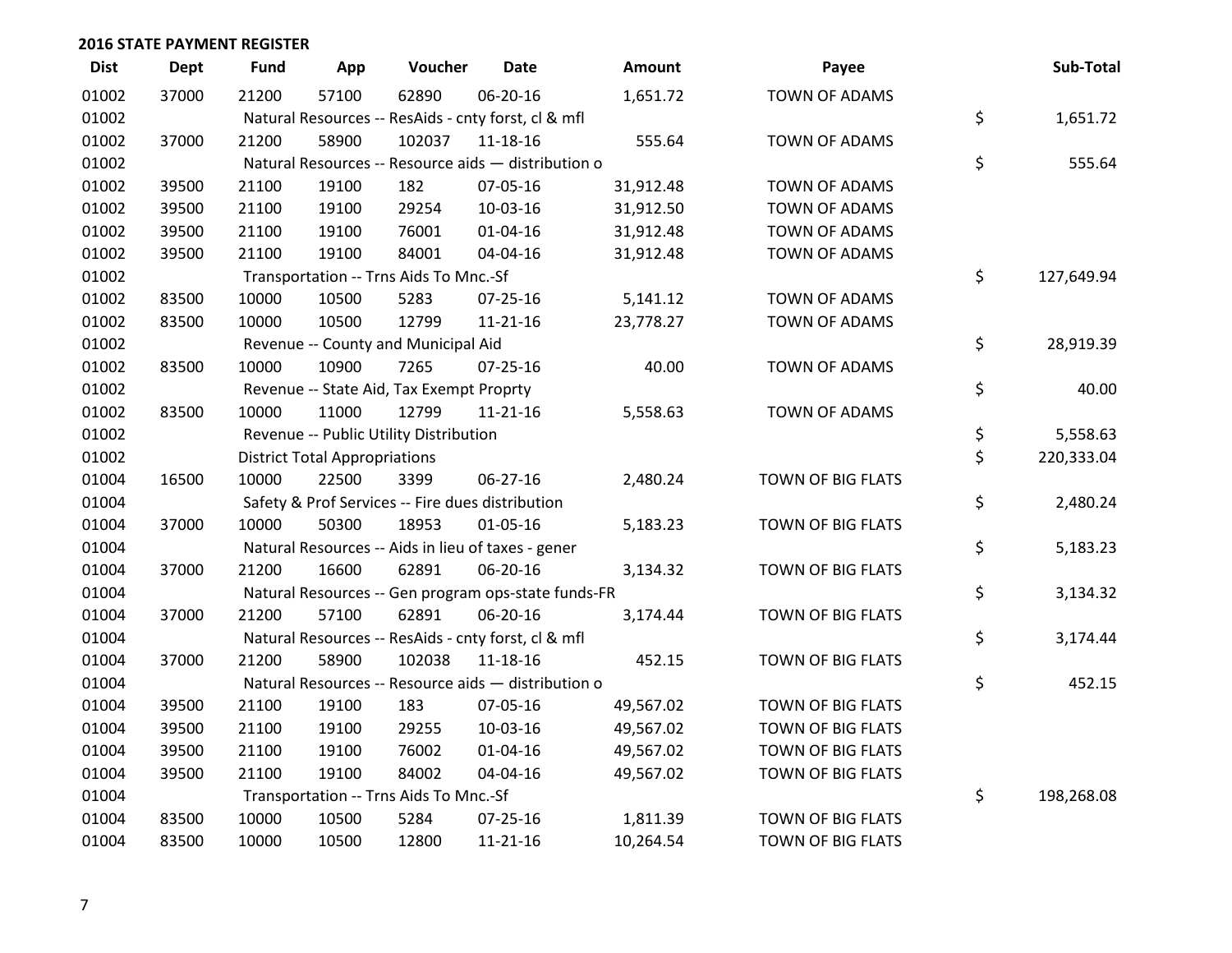| <b>Dist</b> | <b>Dept</b> | <b>Fund</b> | App                                  | Voucher                                  | Date                                                | <b>Amount</b> | Payee                  | Sub-Total        |
|-------------|-------------|-------------|--------------------------------------|------------------------------------------|-----------------------------------------------------|---------------|------------------------|------------------|
| 01004       |             |             |                                      | Revenue -- County and Municipal Aid      |                                                     |               |                        | \$<br>12,075.93  |
| 01004       | 83500       | 10000       | 10900                                | 7266                                     | $07 - 25 - 16$                                      | 36.00         | TOWN OF BIG FLATS      |                  |
| 01004       |             |             |                                      | Revenue -- State Aid, Tax Exempt Proprty |                                                     |               |                        | \$<br>36.00      |
| 01004       |             |             | <b>District Total Appropriations</b> |                                          |                                                     |               |                        | \$<br>224,804.39 |
| 01006       | 16500       | 10000       | 22500                                | 3400                                     | 06-27-16                                            | 1,461.28      | TOWN OF COLBURN        |                  |
| 01006       |             |             |                                      |                                          | Safety & Prof Services -- Fire dues distribution    |               |                        | \$<br>1,461.28   |
| 01006       | 37000       | 10000       | 50300                                | 18963                                    | $01 - 05 - 16$                                      | 950.92        | <b>TOWN OF COLBURN</b> |                  |
| 01006       | 37000       | 10000       | 50300                                | 46345                                    | $04 - 21 - 16$                                      | 70.16         | TOWN OF COLBURN        |                  |
| 01006       |             |             |                                      |                                          | Natural Resources -- Aids in lieu of taxes - gener  |               |                        | \$<br>1,021.08   |
| 01006       | 37000       | 21200       | 16600                                | 62892                                    | 06-20-16                                            | 1,421.75      | TOWN OF COLBURN        |                  |
| 01006       |             |             |                                      |                                          | Natural Resources -- Gen program ops-state funds-FR |               |                        | \$<br>1,421.75   |
| 01006       | 37000       | 21200       | 57100                                | 62892                                    | 06-20-16                                            | 673.42        | TOWN OF COLBURN        |                  |
| 01006       |             |             |                                      |                                          | Natural Resources -- ResAids - cnty forst, cl & mfl |               |                        | \$<br>673.42     |
| 01006       | 37000       | 21200       | 57900                                | 46346                                    | $04 - 21 - 16$                                      | 4,267.12      | <b>TOWN OF COLBURN</b> |                  |
| 01006       |             |             |                                      |                                          | Natural Resources -- Aids in lieu of taxes - sum s  |               |                        | \$<br>4,267.12   |
| 01006       | 37000       | 21200       | 58900                                | 102039                                   | 11-18-16                                            | 67.71         | TOWN OF COLBURN        |                  |
| 01006       |             |             |                                      |                                          | Natural Resources -- Resource aids - distribution o |               |                        | \$<br>67.71      |
| 01006       | 39500       | 21100       | 19100                                | 184                                      | 07-05-16                                            | 22,108.08     | <b>TOWN OF COLBURN</b> |                  |
| 01006       | 39500       | 21100       | 19100                                | 29256                                    | 10-03-16                                            | 22,108.08     | <b>TOWN OF COLBURN</b> |                  |
| 01006       | 39500       | 21100       | 19100                                | 76003                                    | 01-04-16                                            | 22,108.08     | TOWN OF COLBURN        |                  |
| 01006       | 39500       | 21100       | 19100                                | 84003                                    | 04-04-16                                            | 22,108.08     | <b>TOWN OF COLBURN</b> |                  |
| 01006       |             |             |                                      | Transportation -- Trns Aids To Mnc.-Sf   |                                                     |               |                        | \$<br>88,432.32  |
| 01006       | 83500       | 10000       | 10500                                | 5285                                     | $07 - 25 - 16$                                      | 885.72        | TOWN OF COLBURN        |                  |
| 01006       | 83500       | 10000       | 10500                                | 12801                                    | $11 - 21 - 16$                                      | 5,019.10      | TOWN OF COLBURN        |                  |
| 01006       |             |             |                                      | Revenue -- County and Municipal Aid      |                                                     |               |                        | \$<br>5,904.82   |
| 01006       | 83500       | 10000       | 10900                                | 7267                                     | $07 - 25 - 16$                                      | 235.00        | TOWN OF COLBURN        |                  |
| 01006       |             |             |                                      | Revenue -- State Aid, Tax Exempt Proprty |                                                     |               |                        | \$<br>235.00     |
| 01006       |             |             | <b>District Total Appropriations</b> |                                          |                                                     |               |                        | \$<br>103,484.50 |
| 01008       | 16500       | 10000       | 22500                                | 5130                                     | 07-07-16                                            | 5,621.93      | TOWN OF DELL PRAIRIE   |                  |
| 01008       |             |             |                                      |                                          | Safety & Prof Services -- Fire dues distribution    |               |                        | \$<br>5,621.93   |
| 01008       | 37000       | 10000       | 50300                                | 18961                                    | 01-05-16                                            | 56,751.24     | TOWN OF DELL PRAIRIE   |                  |
| 01008       |             |             |                                      |                                          | Natural Resources -- Aids in lieu of taxes - gener  |               |                        | \$<br>56,751.24  |
| 01008       | 37000       | 21200       | 16600                                | 62893                                    | 06-20-16                                            | 1,099.75      | TOWN OF DELL PRAIRIE   |                  |
| 01008       |             |             |                                      |                                          | Natural Resources -- Gen program ops-state funds-FR |               |                        | \$<br>1,099.75   |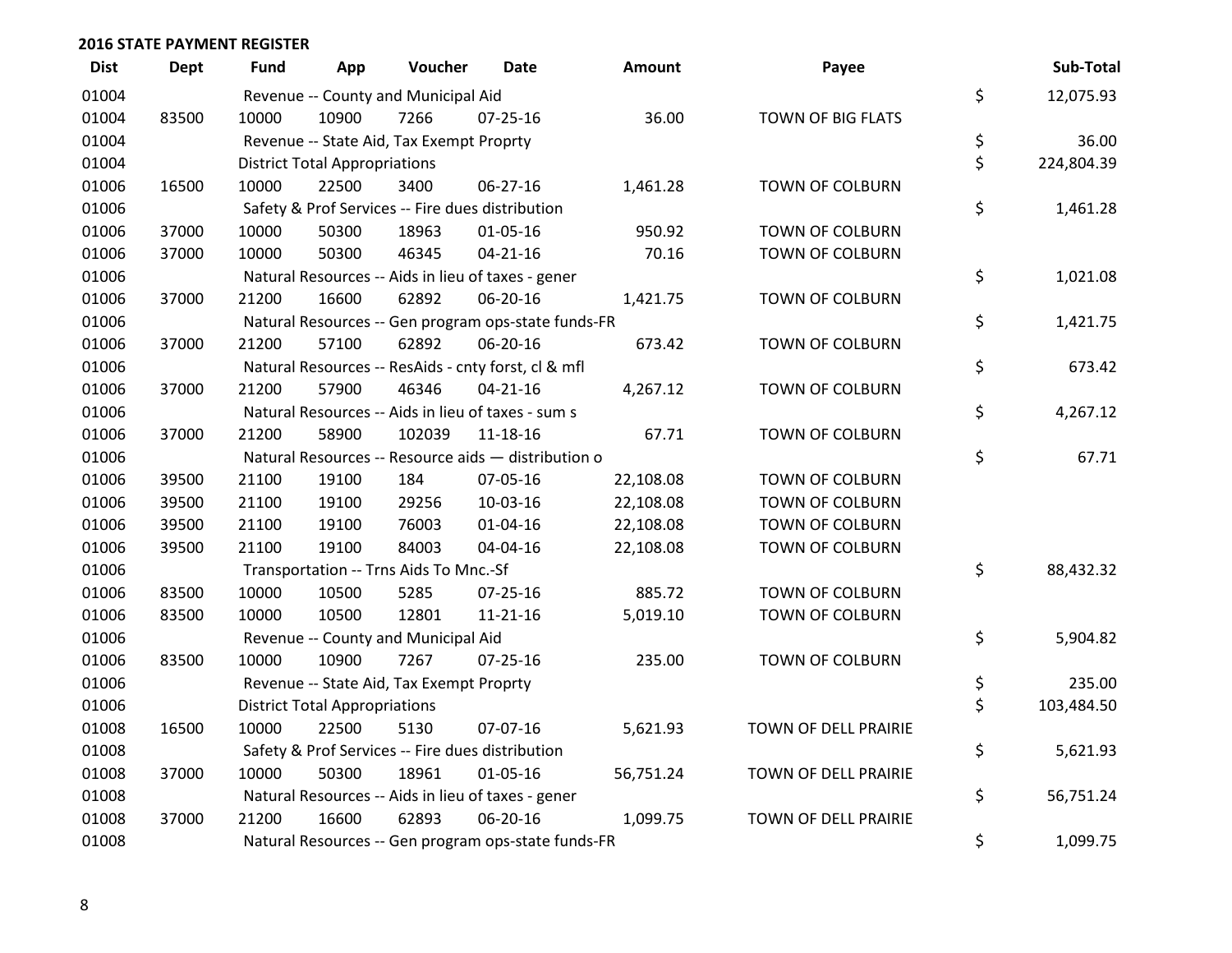| <b>Dist</b> | <b>Dept</b> | <b>Fund</b> | App                                  | Voucher                                             | <b>Date</b>    | Amount    | Payee                  | Sub-Total        |
|-------------|-------------|-------------|--------------------------------------|-----------------------------------------------------|----------------|-----------|------------------------|------------------|
| 01008       | 37000       | 21200       | 57100                                | 62893                                               | 06-20-16       | 568.83    | TOWN OF DELL PRAIRIE   |                  |
| 01008       |             |             |                                      | Natural Resources -- ResAids - cnty forst, cl & mfl |                |           |                        | \$<br>568.83     |
| 01008       | 37000       | 21200       | 58900                                | 102040                                              | 11-18-16       | 14.78     | TOWN OF DELL PRAIRIE   |                  |
| 01008       |             |             |                                      | Natural Resources -- Resource aids - distribution o |                |           |                        | \$<br>14.78      |
| 01008       | 39500       | 21100       | 19100                                | 185                                                 | 07-05-16       | 27,629.59 | TOWN OF DELL PRAIRIE   |                  |
| 01008       | 39500       | 21100       | 19100                                | 29257                                               | 10-03-16       | 27,629.61 | TOWN OF DELL PRAIRIE   |                  |
| 01008       | 39500       | 21100       | 19100                                | 76004                                               | $01 - 04 - 16$ | 27,629.59 | TOWN OF DELL PRAIRIE   |                  |
| 01008       | 39500       | 21100       | 19100                                | 84004                                               | 04-04-16       | 27,629.59 | TOWN OF DELL PRAIRIE   |                  |
| 01008       |             |             |                                      | Transportation -- Trns Aids To Mnc.-Sf              |                |           |                        | \$<br>110,518.38 |
| 01008       | 83500       | 10000       | 10500                                | 5286                                                | 07-25-16       | 2,414.18  | TOWN OF DELL PRAIRIE   |                  |
| 01008       | 83500       | 10000       | 10500                                | 12802                                               | 11-21-16       | 13,680.38 | TOWN OF DELL PRAIRIE   |                  |
| 01008       |             |             |                                      | Revenue -- County and Municipal Aid                 |                |           |                        | \$<br>16,094.56  |
| 01008       | 83500       | 10000       | 10900                                | 7268                                                | $07 - 25 - 16$ | 26.00     | TOWN OF DELL PRAIRIE   |                  |
| 01008       |             |             |                                      | Revenue -- State Aid, Tax Exempt Proprty            |                |           |                        | \$<br>26.00      |
| 01008       | 83500       | 52100       | 36300                                | 2908                                                | 03-29-16       | 2,763.34  | TOWN OF DELL PRAIRIE   |                  |
| 01008       |             |             |                                      | Revenue -- Lottery & Gaming Credit                  |                |           |                        | \$<br>2,763.34   |
| 01008       |             |             | <b>District Total Appropriations</b> |                                                     |                |           |                        | \$<br>193,458.81 |
| 01010       | 16500       | 10000       | 22500                                | 5131                                                | 07-07-16       | 2,572.02  | EASTON, TOWN OF        |                  |
| 01010       |             |             |                                      | Safety & Prof Services -- Fire dues distribution    |                |           |                        | \$<br>2,572.02   |
| 01010       | 37000       | 10000       | 50300                                | 18960                                               | 01-05-16       | 13,251.89 | EASTON, TOWN OF        |                  |
| 01010       | 37000       | 10000       | 50300                                | 45969                                               | $04 - 21 - 16$ | 17.17     | EASTON, TOWN OF        |                  |
| 01010       |             |             |                                      | Natural Resources -- Aids in lieu of taxes - gener  |                |           |                        | \$<br>13,269.06  |
| 01010       | 37000       | 21200       | 16600                                | 62894                                               | 06-20-16       | 1,428.94  | EASTON, TOWN OF        |                  |
| 01010       |             |             |                                      | Natural Resources -- Gen program ops-state funds-FR |                |           |                        | \$<br>1,428.94   |
| 01010       | 37000       | 21200       | 57100                                | 62894                                               | 06-20-16       | 674.10    | EASTON, TOWN OF        |                  |
| 01010       |             |             |                                      | Natural Resources -- ResAids - cnty forst, cl & mfl |                |           |                        | \$<br>674.10     |
| 01010       | 37000       | 21200       | 57900                                | 45968                                               | $04 - 21 - 16$ | 8.94      | <b>EASTON, TOWN OF</b> |                  |
| 01010       |             |             |                                      | Natural Resources -- Aids in lieu of taxes - sum s  |                |           |                        | \$<br>8.94       |
| 01010       | 37000       | 21200       | 58900                                | 102041                                              | $11 - 18 - 16$ | 1,075.61  | EASTON, TOWN OF        |                  |
| 01010       |             |             |                                      | Natural Resources -- Resource aids - distribution o |                |           |                        | \$<br>1,075.61   |
| 01010       | 39500       | 21100       | 19100                                | 186                                                 | 07-05-16       | 35,558.90 | <b>EASTON, TOWN OF</b> |                  |
| 01010       | 39500       | 21100       | 19100                                | 29258                                               | 10-03-16       | 35,558.90 | <b>EASTON, TOWN OF</b> |                  |
| 01010       | 39500       | 21100       | 19100                                | 76005                                               | $01 - 04 - 16$ | 35,558.90 | <b>TOWN OF EASTON</b>  |                  |
| 01010       | 39500       | 21100       | 19100                                | 84005                                               | 04-04-16       | 35,558.90 | TOWN OF EASTON         |                  |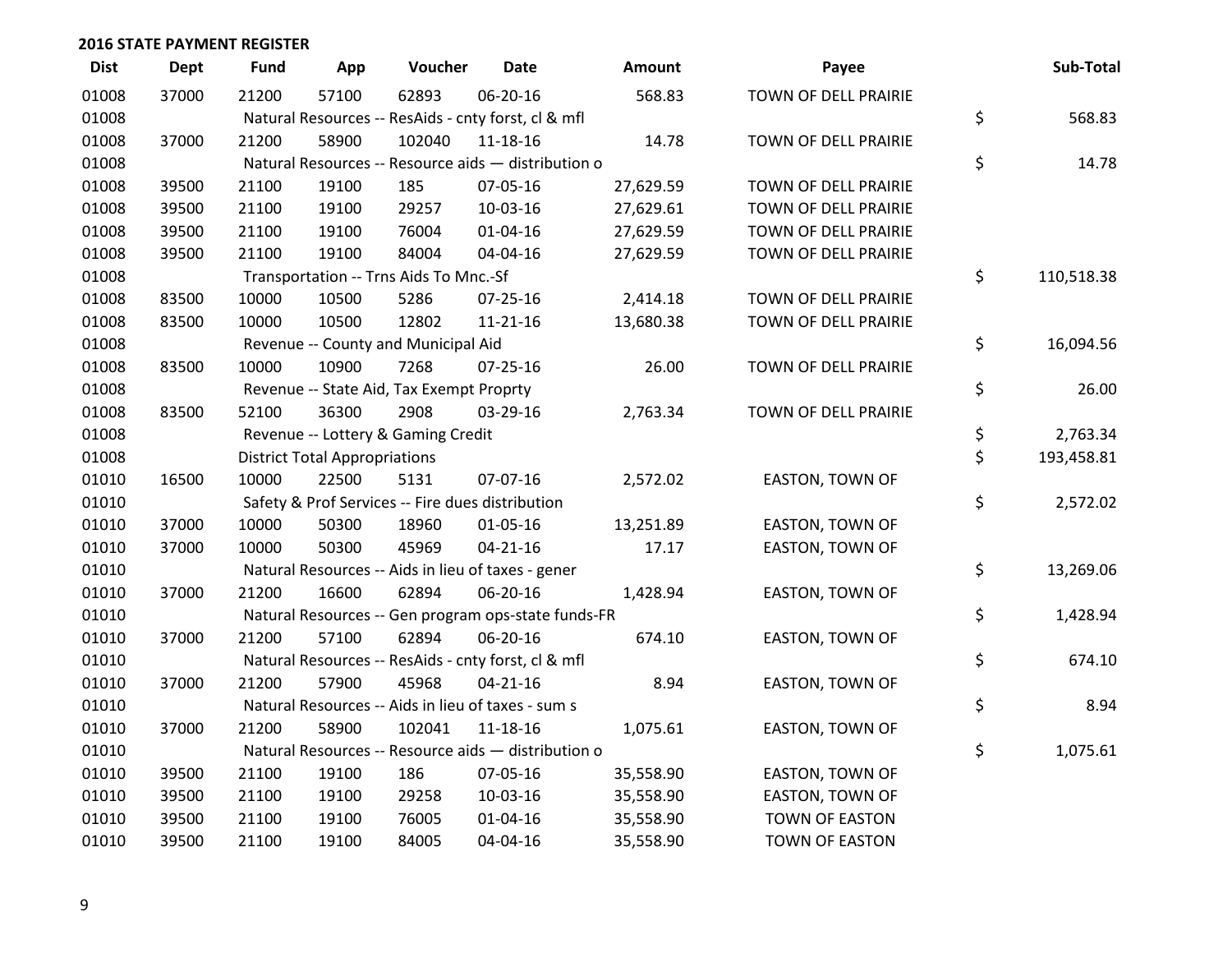| <b>Dist</b> | <b>Dept</b> | <b>Fund</b> | App                                  | Voucher                                  | Date                                                | <b>Amount</b> | Payee                  | Sub-Total        |
|-------------|-------------|-------------|--------------------------------------|------------------------------------------|-----------------------------------------------------|---------------|------------------------|------------------|
| 01010       |             |             |                                      | Transportation -- Trns Aids To Mnc.-Sf   |                                                     |               |                        | \$<br>142,235.60 |
| 01010       | 83500       | 10000       | 10500                                | 5287                                     | $07 - 25 - 16$                                      | 2,345.03      | EASTON, TOWN OF        |                  |
| 01010       | 83500       | 10000       | 10500                                | 12803                                    | $11 - 21 - 16$                                      | 13,288.48     | EASTON, TOWN OF        |                  |
| 01010       |             |             |                                      | Revenue -- County and Municipal Aid      |                                                     |               |                        | \$<br>15,633.51  |
| 01010       | 83500       | 10000       | 10900                                | 7269                                     | $07 - 25 - 16$                                      | 2.00          | <b>EASTON, TOWN OF</b> |                  |
| 01010       |             |             |                                      | Revenue -- State Aid, Tax Exempt Proprty |                                                     |               |                        | \$<br>2.00       |
| 01010       | 83500       | 52100       | 36300                                | 2909                                     | 03-29-16                                            | 2,797.00      | EASTON, TOWN OF        |                  |
| 01010       |             |             |                                      | Revenue -- Lottery & Gaming Credit       |                                                     |               |                        | \$<br>2,797.00   |
| 01010       |             |             | <b>District Total Appropriations</b> |                                          |                                                     |               |                        | \$<br>179,696.78 |
| 01012       | 16500       | 10000       | 22500                                | 3401                                     | 06-27-16                                            | 5,359.03      | TOWN OF JACKSON        |                  |
| 01012       |             |             |                                      |                                          | Safety & Prof Services -- Fire dues distribution    |               |                        | \$<br>5,359.03   |
| 01012       | 37000       | 10000       | 50300                                | 18955                                    | 01-05-16                                            | 1,319.66      | TOWN OF JACKSON        |                  |
| 01012       | 37000       | 10000       | 50300                                | 45660                                    | $04 - 21 - 16$                                      | 368.21        | TOWN OF JACKSON        |                  |
| 01012       |             |             |                                      |                                          | Natural Resources -- Aids in lieu of taxes - gener  |               |                        | \$<br>1,687.87   |
| 01012       | 37000       | 21200       | 16600                                | 62895                                    | 06-20-16                                            | 1,419.95      | TOWN OF JACKSON        |                  |
| 01012       |             |             |                                      |                                          | Natural Resources -- Gen program ops-state funds-FR |               |                        | \$<br>1,419.95   |
| 01012       | 37000       | 21200       | 57100                                | 62895                                    | 06-20-16                                            | 647.69        | <b>TOWN OF JACKSON</b> |                  |
| 01012       |             |             |                                      |                                          | Natural Resources -- ResAids - cnty forst, cl & mfl |               |                        | \$<br>647.69     |
| 01012       | 37000       | 21200       | 57900                                | 45661                                    | $04 - 21 - 16$                                      | 74.49         | TOWN OF JACKSON        |                  |
| 01012       |             |             |                                      |                                          | Natural Resources -- Aids in lieu of taxes - sum s  |               |                        | \$<br>74.49      |
| 01012       | 37000       | 21200       | 58900                                | 102042                                   | 11-18-16                                            | 2,858.26      | TOWN OF JACKSON        |                  |
| 01012       |             |             |                                      |                                          | Natural Resources -- Resource aids - distribution o |               |                        | \$<br>2,858.26   |
| 01012       | 37000       | 21200       | 67800                                | 18885                                    | 01-06-16                                            | 4,024.50      | TOWN OF JACKSON        |                  |
| 01012       |             |             |                                      |                                          | Natural Resources -- EA - invasive aqu & lake mon   |               |                        | \$<br>4,024.50   |
| 01012       | 39500       | 21100       | 19100                                | 187                                      | 07-05-16                                            | 34,246.60     | TOWN OF JACKSON        |                  |
| 01012       | 39500       | 21100       | 19100                                | 29259                                    | 10-03-16                                            | 34,246.62     | <b>TOWN OF JACKSON</b> |                  |
| 01012       | 39500       | 21100       | 19100                                | 76006                                    | 01-04-16                                            | 34,246.60     | TOWN OF JACKSON        |                  |
| 01012       | 39500       | 21100       | 19100                                | 84006                                    | 04-04-16                                            | 34,246.60     | TOWN OF JACKSON        |                  |
| 01012       |             |             |                                      | Transportation -- Trns Aids To Mnc.-Sf   |                                                     |               |                        | \$<br>136,986.42 |
| 01012       | 83500       | 10000       | 10500                                | 5288                                     | $07 - 25 - 16$                                      | 1,603.92      | TOWN OF JACKSON        |                  |
| 01012       | 83500       | 10000       | 10500                                | 12804                                    | $11 - 21 - 16$                                      | 8,154.91      | TOWN OF JACKSON        |                  |
| 01012       |             |             |                                      | Revenue -- County and Municipal Aid      |                                                     |               |                        | \$<br>9,758.83   |
| 01012       | 83500       | 10000       | 10900                                | 7270                                     | $07 - 25 - 16$                                      | 6.00          | <b>TOWN OF JACKSON</b> |                  |
| 01012       |             |             |                                      | Revenue -- State Aid, Tax Exempt Proprty |                                                     |               |                        | \$<br>6.00       |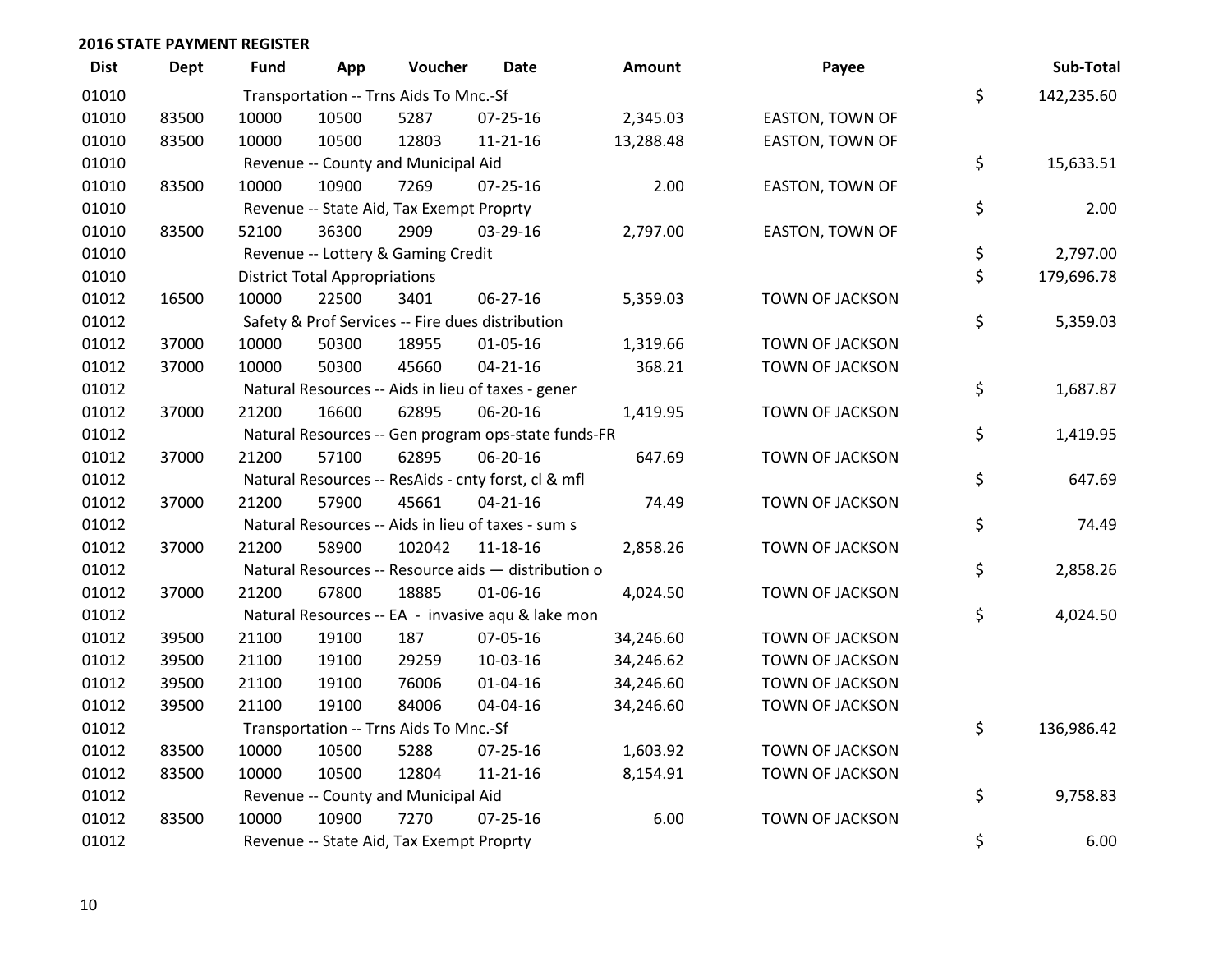| <b>Dist</b> | Dept  | <b>Fund</b> | App                                  | Voucher                                  | <b>Date</b>                                         | Amount    | Payee                  | Sub-Total        |
|-------------|-------|-------------|--------------------------------------|------------------------------------------|-----------------------------------------------------|-----------|------------------------|------------------|
| 01012       | 83500 | 10000       | 11000                                | 12804                                    | $11 - 21 - 16$                                      | 1,070.12  | <b>TOWN OF JACKSON</b> |                  |
| 01012       |       |             |                                      | Revenue -- Public Utility Distribution   |                                                     |           |                        | \$<br>1,070.12   |
| 01012       |       |             | <b>District Total Appropriations</b> |                                          |                                                     |           |                        | \$<br>163,893.16 |
| 01014       | 16500 | 10000       | 22500                                | 3402                                     | 06-27-16                                            | 1,188.29  | TOWN OF LEOLA          |                  |
| 01014       |       |             |                                      |                                          | Safety & Prof Services -- Fire dues distribution    |           |                        | \$<br>1,188.29   |
| 01014       | 37000 | 10000       | 50300                                | 18957                                    | $01 - 05 - 16$                                      | 6,098.82  | TOWN OF LEOLA          |                  |
| 01014       | 37000 | 10000       | 50300                                | 18958                                    | $01 - 05 - 16$                                      | 15,732.84 | TOWN OF LEOLA          |                  |
| 01014       | 37000 | 10000       | 50300                                | 45912                                    | $04 - 21 - 16$                                      | 514.41    | TOWN OF LEOLA          |                  |
| 01014       | 37000 | 10000       | 50300                                | 45913                                    | $04 - 21 - 16$                                      | 255.45    | TOWN OF LEOLA          |                  |
| 01014       |       |             |                                      |                                          | Natural Resources -- Aids in lieu of taxes - gener  |           |                        | \$<br>22,601.52  |
| 01014       | 37000 | 21200       | 16600                                | 62896                                    | 06-20-16                                            | 840.44    | TOWN OF LEOLA          |                  |
| 01014       |       |             |                                      |                                          | Natural Resources -- Gen program ops-state funds-FR |           |                        | \$<br>840.44     |
| 01014       | 37000 | 21200       | 57100                                | 62896                                    | 06-20-16                                            | 393.68    | TOWN OF LEOLA          |                  |
| 01014       |       |             |                                      |                                          | Natural Resources -- ResAids - cnty forst, cl & mfl |           |                        | \$<br>393.68     |
| 01014       | 37000 | 21200       | 57900                                | 45914                                    | $04 - 21 - 16$                                      | 36.80     | <b>TOWN OF LEOLA</b>   |                  |
| 01014       | 37000 | 21200       | 57900                                | 45915                                    | $04 - 21 - 16$                                      | 492.80    | TOWN OF LEOLA          |                  |
| 01014       |       |             |                                      |                                          | Natural Resources -- Aids in lieu of taxes - sum s  |           |                        | \$<br>529.60     |
| 01014       | 37000 | 21200       | 58900                                | 102043                                   | 11-18-16                                            | 874.60    | TOWN OF LEOLA          |                  |
| 01014       |       |             |                                      |                                          | Natural Resources -- Resource aids - distribution o |           |                        | \$<br>874.60     |
| 01014       | 39500 | 21100       | 19100                                | 188                                      | 07-05-16                                            | 25,449.61 | TOWN OF LEOLA          |                  |
| 01014       | 39500 | 21100       | 19100                                | 29260                                    | 10-03-16                                            | 25,449.63 | TOWN OF LEOLA          |                  |
| 01014       | 39500 | 21100       | 19100                                | 76007                                    | $01 - 04 - 16$                                      | 25,449.61 | TOWN OF LEOLA          |                  |
| 01014       | 39500 | 21100       | 19100                                | 84007                                    | 04-04-16                                            | 25,449.61 | TOWN OF LEOLA          |                  |
| 01014       |       |             |                                      | Transportation -- Trns Aids To Mnc.-Sf   |                                                     |           |                        | \$<br>101,798.46 |
| 01014       | 83500 | 10000       | 10500                                | 5289                                     | $07 - 25 - 16$                                      | 1,333.42  | <b>TOWN OF LEOLA</b>   |                  |
| 01014       | 83500 | 10000       | 10500                                | 12805                                    | $11 - 21 - 16$                                      | 7,556.02  | TOWN OF LEOLA          |                  |
| 01014       |       |             |                                      | Revenue -- County and Municipal Aid      |                                                     |           |                        | \$<br>8,889.44   |
| 01014       | 83500 | 10000       | 10900                                | 7271                                     | 07-25-16                                            | 1.00      | TOWN OF LEOLA          |                  |
| 01014       |       |             |                                      | Revenue -- State Aid, Tax Exempt Proprty |                                                     |           |                        | \$<br>1.00       |
| 01014       | 83500 | 10000       | 50100                                | 2412                                     | $01-29-16$                                          | 365.43    | TOWN OF LEOLA          |                  |
| 01014       |       |             |                                      | Revenue -- Payments for municipal svcs   |                                                     |           |                        | \$<br>365.43     |
| 01014       |       |             | <b>District Total Appropriations</b> |                                          |                                                     |           |                        | \$<br>137,482.46 |
| 01016       | 16500 | 10000       | 22500                                | 3403                                     | 06-27-16                                            | 1,118.06  | <b>TOWN OF LINCOLN</b> |                  |
| 01016       |       |             |                                      |                                          | Safety & Prof Services -- Fire dues distribution    |           |                        | \$<br>1,118.06   |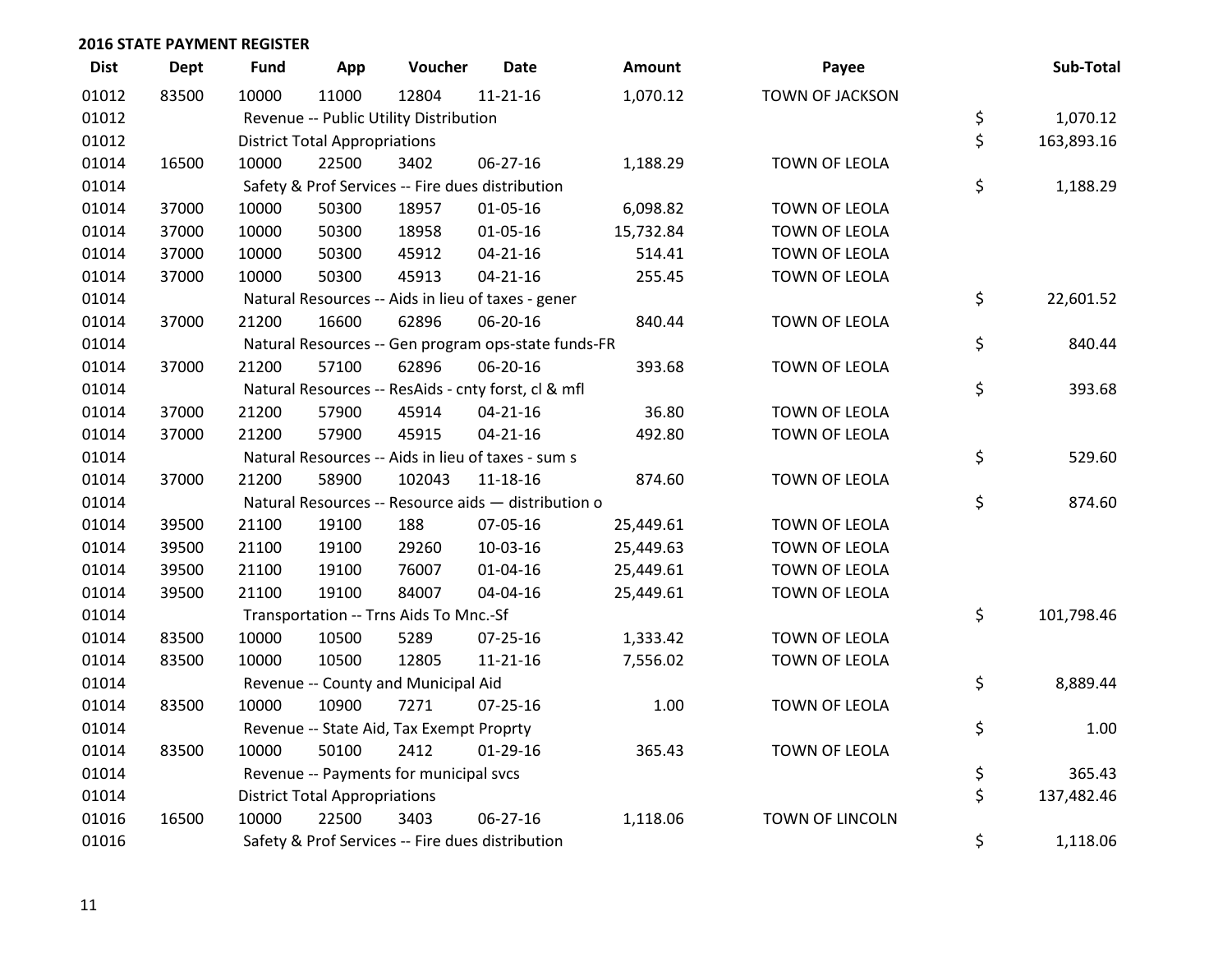| <b>Dist</b> | <b>Dept</b> | <b>Fund</b> | App                                  | Voucher                                             | <b>Date</b>    | Amount    | Payee                  | Sub-Total        |
|-------------|-------------|-------------|--------------------------------------|-----------------------------------------------------|----------------|-----------|------------------------|------------------|
| 01016       | 37000       | 10000       | 50300                                | 45885                                               | $04 - 21 - 16$ | 40.00     | <b>TOWN OF LINCOLN</b> |                  |
| 01016       |             |             |                                      | Natural Resources -- Aids in lieu of taxes - gener  |                |           |                        | \$<br>40.00      |
| 01016       | 37000       | 21200       | 16600                                | 62897                                               | 06-20-16       | 1,480.36  | TOWN OF LINCOLN        |                  |
| 01016       |             |             |                                      | Natural Resources -- Gen program ops-state funds-FR |                |           |                        | \$<br>1,480.36   |
| 01016       | 37000       | 21200       | 57100                                | 62897                                               | 06-20-16       | 750.94    | TOWN OF LINCOLN        |                  |
| 01016       |             |             |                                      | Natural Resources -- ResAids - cnty forst, cl & mfl |                |           |                        | \$<br>750.94     |
| 01016       | 37000       | 21200       | 57900                                | 45886                                               | $04 - 21 - 16$ | 158.40    | TOWN OF LINCOLN        |                  |
| 01016       |             |             |                                      | Natural Resources -- Aids in lieu of taxes - sum s  |                |           |                        | \$<br>158.40     |
| 01016       | 37000       | 21200       | 58900                                | 102044                                              | 11-18-16       | 977.36    | TOWN OF LINCOLN        |                  |
| 01016       |             |             |                                      | Natural Resources -- Resource aids - distribution o |                |           |                        | \$<br>977.36     |
| 01016       | 39500       | 21100       | 19100                                | 189                                                 | 07-05-16       | 23,039.53 | TOWN OF LINCOLN        |                  |
| 01016       | 39500       | 21100       | 19100                                | 29261                                               | 10-03-16       | 23,039.54 | TOWN OF LINCOLN        |                  |
| 01016       | 39500       | 21100       | 19100                                | 76008                                               | $01 - 04 - 16$ | 23,039.53 | TOWN OF LINCOLN        |                  |
| 01016       | 39500       | 21100       | 19100                                | 84008                                               | 04-04-16       | 23,039.53 | TOWN OF LINCOLN        |                  |
| 01016       |             |             |                                      | Transportation -- Trns Aids To Mnc.-Sf              |                |           |                        | \$<br>92,158.13  |
| 01016       | 83500       | 10000       | 10500                                | 5290                                                | $07 - 25 - 16$ | 2,065.62  | TOWN OF LINCOLN        |                  |
| 01016       | 83500       | 10000       | 10500                                | 12806                                               | $11 - 21 - 16$ | 9,377.30  | <b>TOWN OF LINCOLN</b> |                  |
| 01016       |             |             |                                      | Revenue -- County and Municipal Aid                 |                |           |                        | \$<br>11,442.92  |
| 01016       | 83500       | 10000       | 11000                                | 12806                                               | 11-21-16       | 2,634.51  | TOWN OF LINCOLN        |                  |
| 01016       |             |             |                                      | Revenue -- Public Utility Distribution              |                |           |                        | \$<br>2,634.51   |
| 01016       |             |             | <b>District Total Appropriations</b> |                                                     |                |           |                        | \$<br>110,760.68 |
| 01018       | 16500       | 10000       | 22500                                | 3404                                                | $06 - 27 - 16$ | 2,632.57  | TOWN OF MONROE         |                  |
| 01018       |             |             |                                      | Safety & Prof Services -- Fire dues distribution    |                |           |                        | \$<br>2,632.57   |
| 01018       | 37000       | 21200       | 16600                                | 62898                                               | 06-20-16       | 1,062.50  | <b>TOWN OF MONROE</b>  |                  |
| 01018       |             |             |                                      | Natural Resources -- Gen program ops-state funds-FR |                |           |                        | \$<br>1,062.50   |
| 01018       | 37000       | 21200       | 57100                                | 62898                                               | 06-20-16       | 1,144.73  | TOWN OF MONROE         |                  |
| 01018       |             |             |                                      | Natural Resources -- ResAids - cnty forst, cl & mfl |                |           |                        | \$<br>1,144.73   |
| 01018       | 37000       | 21200       | 58900                                | 102045                                              | $11 - 18 - 16$ | 1,037.46  | TOWN OF MONROE         |                  |
| 01018       |             |             |                                      | Natural Resources -- Resource aids - distribution o |                |           |                        | \$<br>1,037.46   |
| 01018       | 39500       | 21100       | 19100                                | 190                                                 | 07-05-16       | 24,431.19 | <b>TOWN OF MONROE</b>  |                  |
| 01018       | 39500       | 21100       | 19100                                | 29262                                               | 10-03-16       | 24,431.19 | <b>TOWN OF MONROE</b>  |                  |
| 01018       | 39500       | 21100       | 19100                                | 76009                                               | $01 - 04 - 16$ | 24,431.19 | <b>TOWN OF MONROE</b>  |                  |
| 01018       | 39500       | 21100       | 19100                                | 84009                                               | 04-04-16       | 24,431.19 | <b>TOWN OF MONROE</b>  |                  |
| 01018       |             |             |                                      | Transportation -- Trns Aids To Mnc.-Sf              |                |           |                        | \$<br>97,724.76  |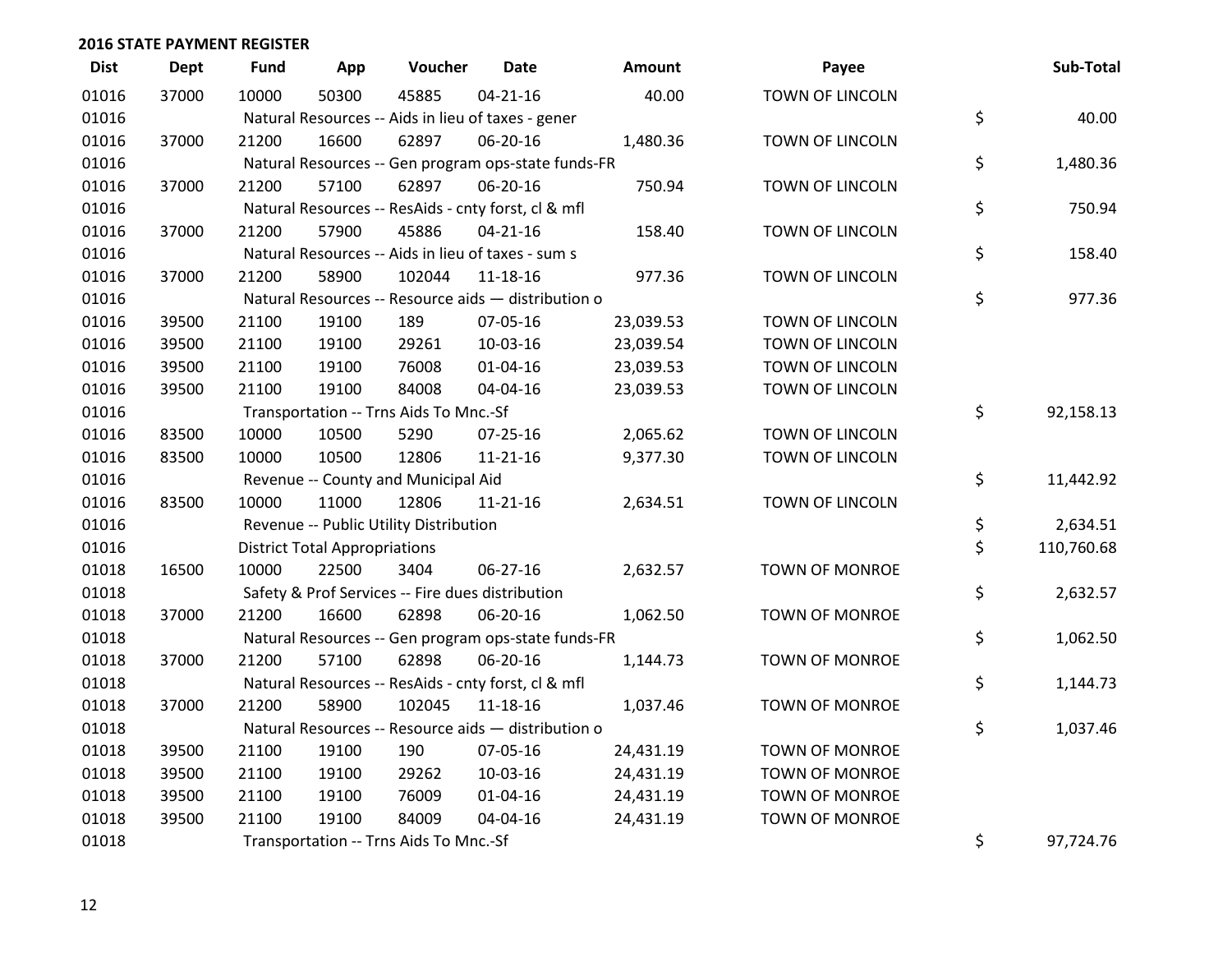| <b>Dist</b> | <b>Dept</b> | <b>Fund</b> | App                                  | Voucher                                  | Date                                                | <b>Amount</b> | Payee                      | Sub-Total        |
|-------------|-------------|-------------|--------------------------------------|------------------------------------------|-----------------------------------------------------|---------------|----------------------------|------------------|
| 01018       | 83500       | 10000       | 10500                                | 5291                                     | $07 - 25 - 16$                                      | 2,024.07      | <b>TOWN OF MONROE</b>      |                  |
| 01018       | 83500       | 10000       | 10500                                | 12807                                    | $11 - 21 - 16$                                      | 4,241.82      | <b>TOWN OF MONROE</b>      |                  |
| 01018       |             |             |                                      | Revenue -- County and Municipal Aid      |                                                     |               |                            | \$<br>6,265.89   |
| 01018       | 83500       | 10000       | 10900                                | 7272                                     | 07-25-16                                            | 5.00          | <b>TOWN OF MONROE</b>      |                  |
| 01018       |             |             |                                      | Revenue -- State Aid, Tax Exempt Proprty |                                                     |               |                            | \$<br>5.00       |
| 01018       | 83500       | 10000       | 11000                                | 12807                                    | 11-21-16                                            | 2,584.36      | <b>TOWN OF MONROE</b>      |                  |
| 01018       |             |             |                                      | Revenue -- Public Utility Distribution   |                                                     |               |                            | \$<br>2,584.36   |
| 01018       |             |             | <b>District Total Appropriations</b> |                                          |                                                     |               |                            | \$<br>112,457.27 |
| 01020       | 16500       | 10000       | 22500                                | 3405                                     | $06 - 27 - 16$                                      | 3,264.10      | TOWN OF NEW CHESTER        |                  |
| 01020       |             |             |                                      |                                          | Safety & Prof Services -- Fire dues distribution    |               |                            | \$<br>3,264.10   |
| 01020       | 37000       | 10000       | 50300                                | 18956                                    | $01 - 05 - 16$                                      | 3,583.74      | TOWN OF NEW CHESTER        |                  |
| 01020       | 37000       | 10000       | 50300                                | 45903                                    | $04 - 21 - 16$                                      | 49.25         | TOWN OF NEW CHESTER        |                  |
| 01020       | 37000       | 10000       | 50300                                | 45905                                    | $04 - 21 - 16$                                      | 22.23         | TOWN OF NEW CHESTER        |                  |
| 01020       | 37000       | 10000       | 50300                                | 45906                                    | $04 - 21 - 16$                                      | 52.48         | TOWN OF NEW CHESTER        |                  |
| 01020       |             |             |                                      |                                          | Natural Resources -- Aids in lieu of taxes - gener  |               |                            | \$<br>3,707.70   |
| 01020       | 37000       | 21200       | 16600                                | 62899                                    | 06-20-16                                            | 1,100.65      | TOWN OF NEW CHESTER        |                  |
| 01020       |             |             |                                      |                                          | Natural Resources -- Gen program ops-state funds-FR |               |                            | \$<br>1,100.65   |
| 01020       | 37000       | 21200       | 57100                                | 62899                                    | 06-20-16                                            | 576.93        | TOWN OF NEW CHESTER        |                  |
| 01020       |             |             |                                      |                                          | Natural Resources -- ResAids - cnty forst, cl & mfl |               |                            | \$<br>576.93     |
| 01020       | 37000       | 21200       | 57900                                | 45904                                    | $04 - 21 - 16$                                      | 111.62        | TOWN OF NEW CHESTER        |                  |
| 01020       |             |             |                                      |                                          | Natural Resources -- Aids in lieu of taxes - sum s  |               |                            | \$<br>111.62     |
| 01020       | 37000       | 21200       | 58900                                | 102046                                   | 11-18-16                                            | 2,718.46      | TOWN OF NEW CHESTER        |                  |
| 01020       |             |             |                                      |                                          | Natural Resources -- Resource aids - distribution o |               |                            | \$<br>2,718.46   |
| 01020       | 39500       | 21100       | 19100                                | 191                                      | 07-05-16                                            | 31,163.80     | TOWN OF NEW CHESTER        |                  |
| 01020       | 39500       | 21100       | 19100                                | 29263                                    | 10-03-16                                            | 31,163.82     | TOWN OF NEW CHESTER        |                  |
| 01020       | 39500       | 21100       | 19100                                | 76010                                    | 01-04-16                                            | 31,163.80     | TOWN OF NEW CHESTER        |                  |
| 01020       | 39500       | 21100       | 19100                                | 84010                                    | 04-04-16                                            | 31,163.80     | TOWN OF NEW CHESTER        |                  |
| 01020       |             |             |                                      | Transportation -- Trns Aids To Mnc.-Sf   |                                                     |               |                            | \$<br>124,655.22 |
| 01020       | 83500       | 10000       | 10500                                | 5292                                     | $07 - 25 - 16$                                      | 12,802.12     | TOWN OF NEW CHESTER        |                  |
| 01020       | 83500       | 10000       | 10500                                | 12808                                    | $11 - 21 - 16$                                      | 69,908.23     | TOWN OF NEW CHESTER        |                  |
| 01020       |             |             |                                      | Revenue -- County and Municipal Aid      |                                                     |               |                            | \$<br>82,710.35  |
| 01020       | 83500       | 10000       | 10900                                | 7273                                     | 07-25-16                                            | 37.00         | TOWN OF NEW CHESTER        |                  |
| 01020       |             |             |                                      | Revenue -- State Aid, Tax Exempt Proprty |                                                     |               |                            | \$<br>37.00      |
| 01020       | 83500       | 10000       | 11000                                | 12808                                    | $11 - 21 - 16$                                      | 2,818.11      | <b>TOWN OF NEW CHESTER</b> |                  |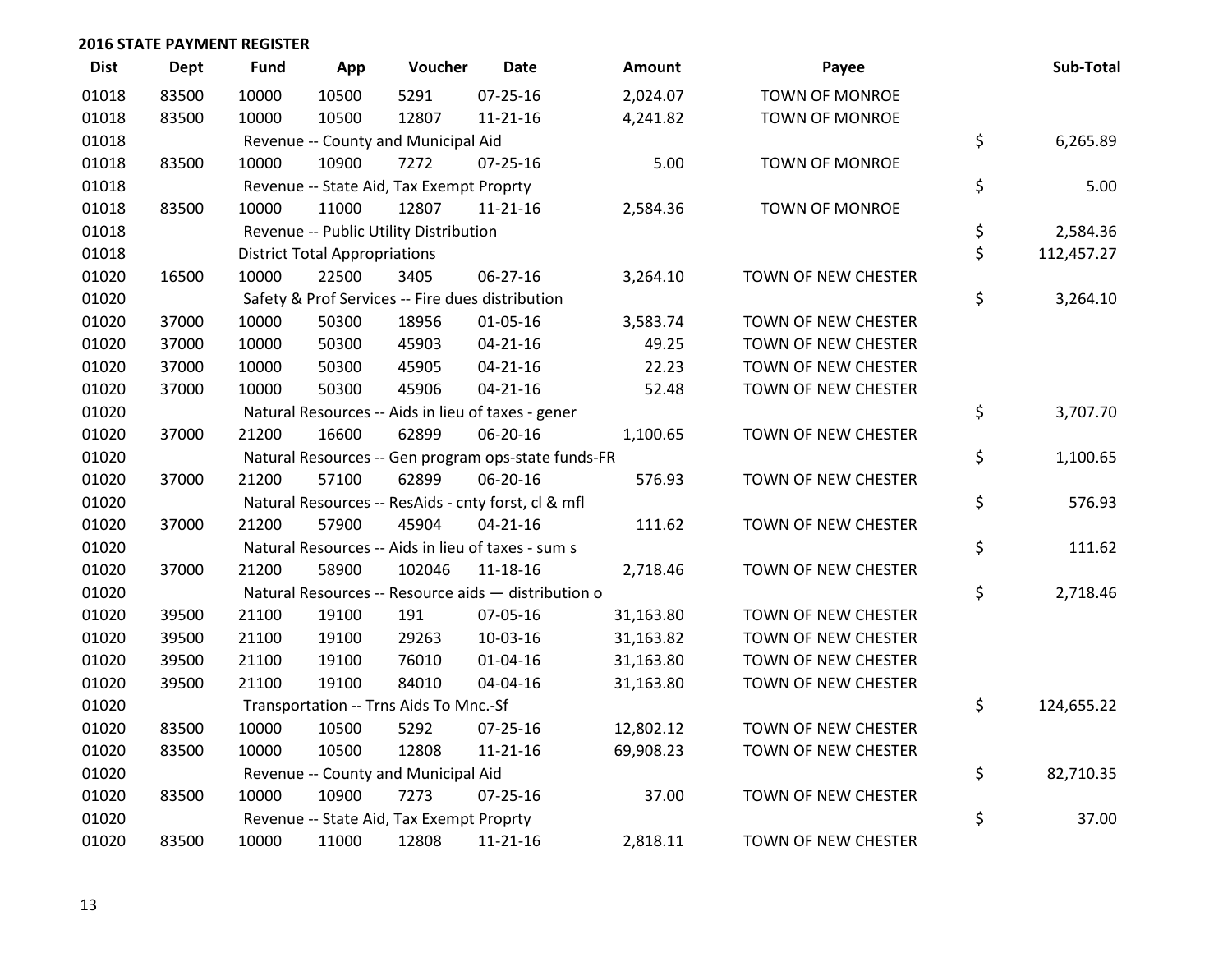| <b>Dist</b> | Dept  | <b>Fund</b> | App                                  | Voucher                                  | <b>Date</b>                                         | Amount    | Payee               | Sub-Total        |
|-------------|-------|-------------|--------------------------------------|------------------------------------------|-----------------------------------------------------|-----------|---------------------|------------------|
| 01020       |       |             |                                      | Revenue -- Public Utility Distribution   |                                                     |           |                     | \$<br>2,818.11   |
| 01020       | 83500 | 10000       | 50100                                | 2413                                     | $01-29-16$                                          | 72.95     | TOWN OF NEW CHESTER |                  |
| 01020       |       |             |                                      | Revenue -- Payments for municipal svcs   |                                                     |           |                     | \$<br>72.95      |
| 01020       |       |             | <b>District Total Appropriations</b> |                                          |                                                     |           |                     | \$<br>221,773.09 |
| 01022       | 16500 | 10000       | 22500                                | 3406                                     | 06-27-16                                            | 1,753.37  | TOWN OF NEW HAVEN   |                  |
| 01022       |       |             |                                      |                                          | Safety & Prof Services -- Fire dues distribution    |           |                     | \$<br>1,753.37   |
| 01022       | 37000 | 10000       | 50300                                | 18959                                    | $01 - 05 - 16$                                      | 71.63     | TOWN OF NEW HAVEN   |                  |
| 01022       | 37000 | 10000       | 50300                                | 45953                                    | $04 - 21 - 16$                                      | 243.50    | TOWN OF NEW HAVEN   |                  |
| 01022       |       |             |                                      |                                          | Natural Resources -- Aids in lieu of taxes - gener  |           |                     | \$<br>315.13     |
| 01022       | 37000 | 21200       | 16600                                | 62900                                    | 06-20-16                                            | 1,456.73  | TOWN OF NEW HAVEN   |                  |
| 01022       |       |             |                                      |                                          | Natural Resources -- Gen program ops-state funds-FR |           |                     | \$<br>1,456.73   |
| 01022       | 37000 | 21200       | 57100                                | 62900                                    | 06-20-16                                            | 657.19    | TOWN OF NEW HAVEN   |                  |
| 01022       |       |             |                                      |                                          | Natural Resources -- ResAids - cnty forst, cl & mfl |           |                     | \$<br>657.19     |
| 01022       | 37000 | 21200       | 58900                                | 102047                                   | 11-18-16                                            | 2,064.50  | TOWN OF NEW HAVEN   |                  |
| 01022       |       |             |                                      |                                          | Natural Resources -- Resource aids - distribution o |           |                     | \$<br>2,064.50   |
| 01022       | 39500 | 21100       | 19100                                | 192                                      | 07-05-16                                            | 19,399.62 | TOWN OF NEW HAVEN   |                  |
| 01022       | 39500 | 21100       | 19100                                | 29264                                    | 10-03-16                                            | 19,399.62 | TOWN OF NEW HAVEN   |                  |
| 01022       | 39500 | 21100       | 19100                                | 76011                                    | $01 - 04 - 16$                                      | 19,399.62 | TOWN OF NEW HAVEN   |                  |
| 01022       | 39500 | 21100       | 19100                                | 84011                                    | 04-04-16                                            | 19,399.62 | TOWN OF NEW HAVEN   |                  |
| 01022       |       |             |                                      | Transportation -- Trns Aids To Mnc.-Sf   |                                                     |           |                     | \$<br>77,598.48  |
| 01022       | 83500 | 10000       | 10500                                | 5293                                     | 07-25-16                                            | 2,104.85  | TOWN OF NEW HAVEN   |                  |
| 01022       | 83500 | 10000       | 10500                                | 12809                                    | $11 - 21 - 16$                                      | 11,927.48 | TOWN OF NEW HAVEN   |                  |
| 01022       |       |             |                                      | Revenue -- County and Municipal Aid      |                                                     |           |                     | \$<br>14,032.33  |
| 01022       | 83500 | 10000       | 10900                                | 7274                                     | $07 - 25 - 16$                                      | 6.00      | TOWN OF NEW HAVEN   |                  |
| 01022       |       |             |                                      | Revenue -- State Aid, Tax Exempt Proprty |                                                     |           |                     | \$<br>6.00       |
| 01022       | 83500 | 52100       | 36300                                | 2910                                     | 03-29-16                                            | 1,692.81  | TOWN OF NEW HAVEN   |                  |
| 01022       |       |             |                                      | Revenue -- Lottery & Gaming Credit       |                                                     |           |                     | \$<br>1,692.81   |
| 01022       |       |             | <b>District Total Appropriations</b> |                                          |                                                     |           |                     | \$<br>99,576.54  |
| 01024       | 16500 | 10000       | 22500                                | 3407                                     | 06-27-16                                            | 4,312.36  | TOWN OF PRESTON     |                  |
| 01024       |       |             |                                      |                                          | Safety & Prof Services -- Fire dues distribution    |           |                     | \$<br>4,312.36   |
| 01024       | 37000 | 10000       | 50300                                | 18950                                    | 01-05-16                                            | 10,603.63 | TOWN OF PRESTON     |                  |
| 01024       | 37000 | 10000       | 50300                                | 45367                                    | $04 - 21 - 16$                                      | 427.36    | TOWN OF PRESTON     |                  |
| 01024       | 37000 | 10000       | 50300                                | 45368                                    | $04 - 21 - 16$                                      | 178.79    | TOWN OF PRESTON     |                  |
| 01024       |       |             |                                      |                                          | Natural Resources -- Aids in lieu of taxes - gener  |           |                     | \$<br>11,209.78  |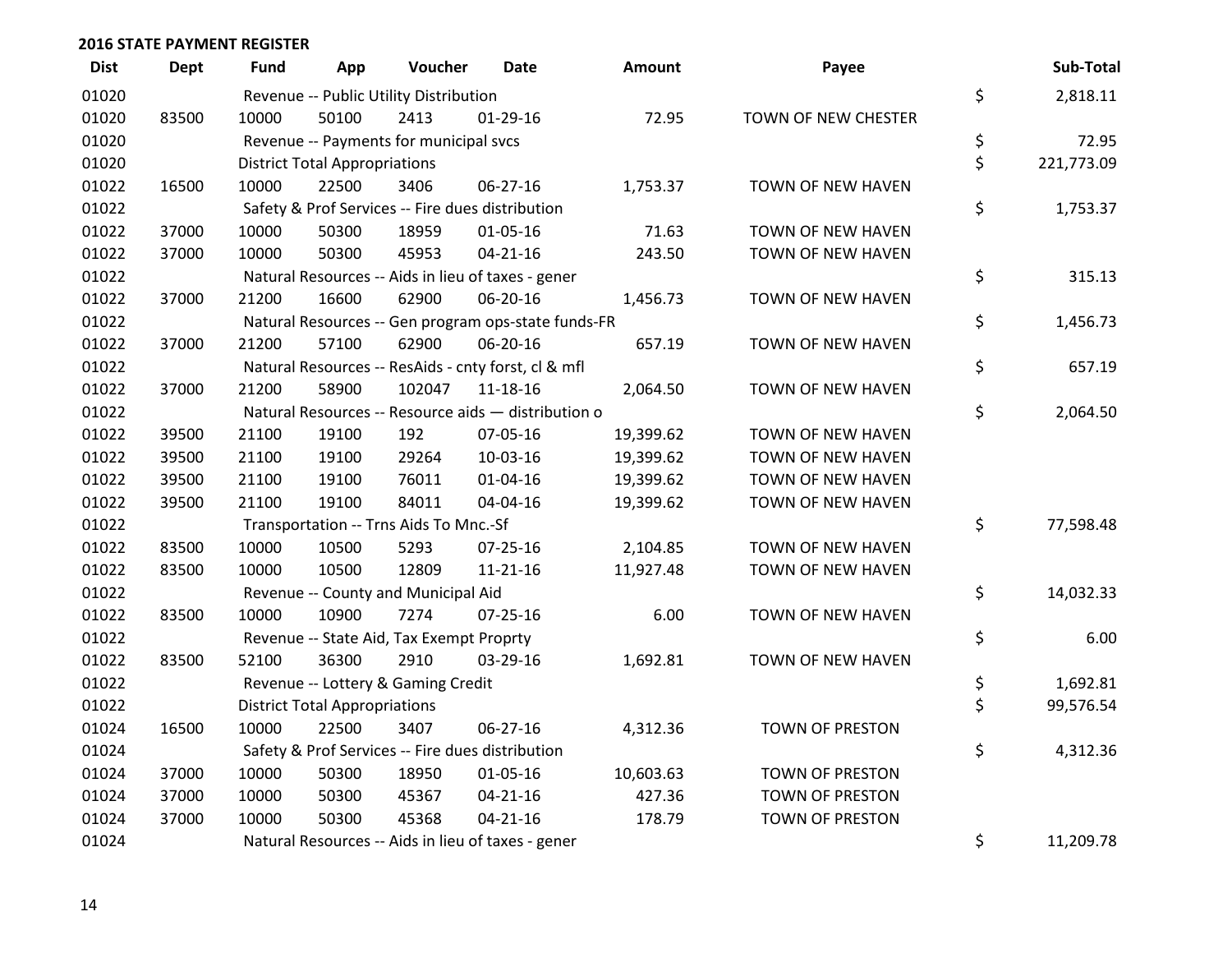| <b>Dist</b> | <b>Dept</b> | <b>Fund</b> | App                                  | Voucher                                             | <b>Date</b>    | <b>Amount</b> | Payee                   | Sub-Total        |
|-------------|-------------|-------------|--------------------------------------|-----------------------------------------------------|----------------|---------------|-------------------------|------------------|
| 01024       | 37000       | 21200       | 16600                                | 62901                                               | 06-20-16       | 2,670.45      | <b>TOWN OF PRESTON</b>  |                  |
| 01024       |             |             |                                      | Natural Resources -- Gen program ops-state funds-FR |                |               |                         | \$<br>2,670.45   |
| 01024       | 37000       | 21200       | 57100                                | 62901                                               | 06-20-16       | 1,512.03      | <b>TOWN OF PRESTON</b>  |                  |
| 01024       |             |             |                                      | Natural Resources -- ResAids - cnty forst, cl & mfl |                |               |                         | \$<br>1,512.03   |
| 01024       | 37000       | 21200       | 57900                                | 45369                                               | $04 - 21 - 16$ | 233.34        | <b>TOWN OF PRESTON</b>  |                  |
| 01024       |             |             |                                      | Natural Resources -- Aids in lieu of taxes - sum s  |                |               |                         | \$<br>233.34     |
| 01024       | 37000       | 21200       | 58900                                | 102048                                              | 11-18-16       | 942.48        | TOWN OF PRESTON         |                  |
| 01024       |             |             |                                      | Natural Resources -- Resource aids - distribution o |                |               |                         | \$<br>942.48     |
| 01024       | 39500       | 21100       | 19100                                | 193                                                 | 07-05-16       | 39,685.54     | <b>TOWN OF PRESTON</b>  |                  |
| 01024       | 39500       | 21100       | 19100                                | 29265                                               | 10-03-16       | 39,685.56     | <b>TOWN OF PRESTON</b>  |                  |
| 01024       | 39500       | 21100       | 19100                                | 76012                                               | $01 - 04 - 16$ | 39,685.54     | TOWN OF PRESTON         |                  |
| 01024       | 39500       | 21100       | 19100                                | 84012                                               | 04-04-16       | 39,685.54     | TOWN OF PRESTON         |                  |
| 01024       |             |             |                                      | Transportation -- Trns Aids To Mnc.-Sf              |                |               |                         | \$<br>158,742.18 |
| 01024       | 39500       | 21100       | 27800                                | 71104                                               | $01 - 12 - 16$ | 31,788.80     | <b>TREAS TN PRESTON</b> |                  |
| 01024       |             |             |                                      | Transportation -- Loc Rd Imp Prg St Fd              |                |               |                         | \$<br>31,788.80  |
| 01024       | 83500       | 10000       | 10500                                | 5294                                                | 07-25-16       | 2,102.08      | TOWN OF PRESTON         |                  |
| 01024       | 83500       | 10000       | 10500                                | 12810                                               | $11 - 21 - 16$ | 13,120.50     | <b>TOWN OF PRESTON</b>  |                  |
| 01024       |             |             |                                      | Revenue -- County and Municipal Aid                 |                |               |                         | \$<br>15,222.58  |
| 01024       | 83500       | 10000       | 10900                                | 7275                                                | $07 - 25 - 16$ | 35.00         | TOWN OF PRESTON         |                  |
| 01024       |             |             |                                      | Revenue -- State Aid, Tax Exempt Proprty            |                |               |                         | \$<br>35.00      |
| 01024       | 83500       | 10000       | 11000                                | 12810                                               | 11-21-16       | 0.18          | TOWN OF PRESTON         |                  |
| 01024       |             |             |                                      | Revenue -- Public Utility Distribution              |                |               |                         | \$<br>0.18       |
| 01024       | 83500       | 10000       | 50100                                | 2414                                                | $02 - 01 - 16$ | 244.62        | TOWN OF PRESTON         |                  |
| 01024       |             |             |                                      | Revenue -- Payments for municipal svcs              |                |               |                         | \$<br>244.62     |
| 01024       |             |             | <b>District Total Appropriations</b> |                                                     |                |               |                         | \$<br>226,913.80 |
| 01026       | 16500       | 10000       | 22500                                | 3408                                                | 06-27-16       | 5,264.25      | TOWN OF QUINCY          |                  |
| 01026       |             |             |                                      | Safety & Prof Services -- Fire dues distribution    |                |               |                         | \$<br>5,264.25   |
| 01026       | 37000       | 10000       | 50300                                | 18951                                               | 01-05-16       | 541.60        | <b>TOWN OF QUINCY</b>   |                  |
| 01026       | 37000       | 10000       | 50300                                | 18952                                               | 01-05-16       | 128,912.24    | TOWN OF QUINCY          |                  |
| 01026       | 37000       | 10000       | 50300                                | 45382                                               | $04 - 21 - 16$ | 90.22         | TOWN OF QUINCY          |                  |
| 01026       |             |             |                                      | Natural Resources -- Aids in lieu of taxes - gener  |                |               |                         | \$<br>129,544.06 |
| 01026       | 37000       | 21200       | 16600                                | 62902                                               | 06-20-16       | 1,135.81      | <b>TOWN OF QUINCY</b>   |                  |
| 01026       |             |             |                                      | Natural Resources -- Gen program ops-state funds-FR |                |               |                         | \$<br>1,135.81   |
| 01026       | 37000       | 21200       | 57100                                | 62902                                               | 06-20-16       | 629.43        | TOWN OF QUINCY          |                  |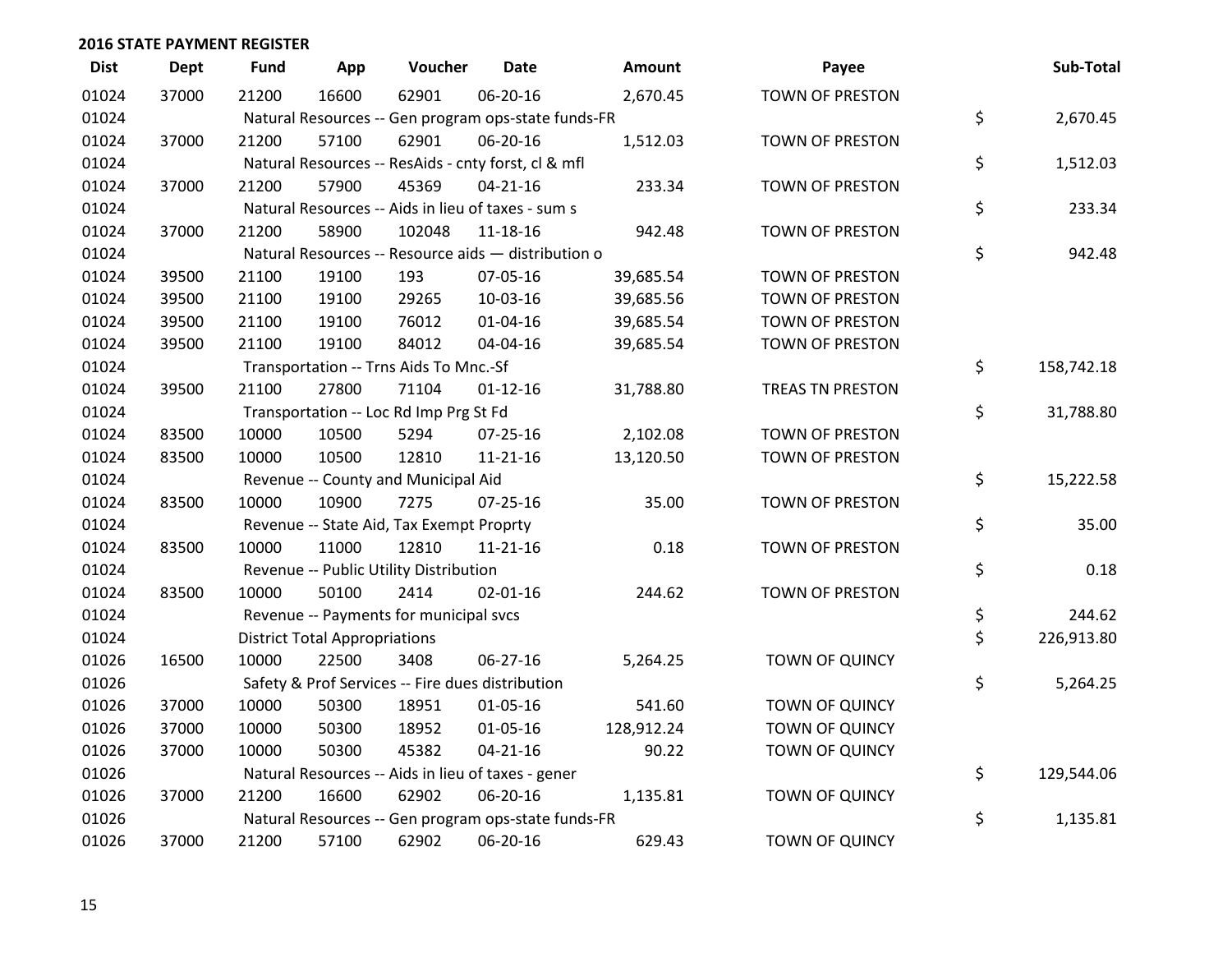| <b>Dist</b> | <b>Dept</b> | <b>Fund</b> | App                                  | Voucher                                  | <b>Date</b>                                         | Amount    | Payee                    | Sub-Total        |
|-------------|-------------|-------------|--------------------------------------|------------------------------------------|-----------------------------------------------------|-----------|--------------------------|------------------|
| 01026       |             |             |                                      |                                          | Natural Resources -- ResAids - cnty forst, cl & mfl |           |                          | \$<br>629.43     |
| 01026       | 37000       | 21200       | 58900                                | 102049                                   | 11-18-16                                            | 1,302.54  | <b>TOWN OF QUINCY</b>    |                  |
| 01026       |             |             |                                      |                                          | Natural Resources -- Resource aids - distribution o |           |                          | \$<br>1,302.54   |
| 01026       | 39500       | 21100       | 19100                                | 194                                      | 07-05-16                                            | 40,737.00 | TOWN OF QUINCY           |                  |
| 01026       | 39500       | 21100       | 19100                                | 29266                                    | 10-03-16                                            | 40,737.00 | TOWN OF QUINCY           |                  |
| 01026       | 39500       | 21100       | 19100                                | 76013                                    | $01 - 04 - 16$                                      | 40,737.00 | TOWN OF QUINCY           |                  |
| 01026       | 39500       | 21100       | 19100                                | 84013                                    | 04-04-16                                            | 40,737.00 | TOWN OF QUINCY           |                  |
| 01026       |             |             |                                      | Transportation -- Trns Aids To Mnc.-Sf   |                                                     |           |                          | \$<br>162,948.00 |
| 01026       | 83500       | 10000       | 10500                                | 5295                                     | $07 - 25 - 16$                                      | 6,036.88  | <b>TOWN OF QUINCY</b>    |                  |
| 01026       | 83500       | 10000       | 10500                                | 12811                                    | $11 - 21 - 16$                                      | 11,539.01 | TOWN OF QUINCY           |                  |
| 01026       |             |             |                                      | Revenue -- County and Municipal Aid      |                                                     |           |                          | \$<br>17,575.89  |
| 01026       | 83500       | 10000       | 10900                                | 7276                                     | $07 - 25 - 16$                                      | 29.00     | TOWN OF QUINCY           |                  |
| 01026       |             |             |                                      | Revenue -- State Aid, Tax Exempt Proprty |                                                     |           |                          | \$<br>29.00      |
| 01026       | 83500       | 10000       | 11000                                | 12811                                    | $11 - 21 - 16$                                      | 23,070.87 | TOWN OF QUINCY           |                  |
| 01026       |             |             |                                      | Revenue -- Public Utility Distribution   |                                                     |           |                          | \$<br>23,070.87  |
| 01026       | 83500       | 10000       | 50100                                | 2415                                     | $01-29-16$                                          | 64.78     | <b>TOWN OF QUINCY</b>    |                  |
| 01026       |             |             |                                      | Revenue -- Payments for municipal svcs   |                                                     |           |                          | \$<br>64.78      |
| 01026       |             |             | <b>District Total Appropriations</b> |                                          |                                                     |           |                          | \$<br>341,564.63 |
| 01028       | 16500       | 10000       | 22500                                | 3409                                     | 06-27-16                                            | 814.46    | <b>TOWN OF RICHFIELD</b> |                  |
| 01028       |             |             |                                      |                                          | Safety & Prof Services -- Fire dues distribution    |           |                          | \$<br>814.46     |
| 01028       | 37000       | 10000       | 50300                                | 45361                                    | $04 - 21 - 16$                                      | 10.62     | <b>TOWN OF RICHFIELD</b> |                  |
| 01028       |             |             |                                      |                                          | Natural Resources -- Aids in lieu of taxes - gener  |           |                          | \$<br>10.62      |
| 01028       | 37000       | 21200       | 16600                                | 62903                                    | 06-20-16                                            | 1,918.14  | <b>TOWN OF RICHFIELD</b> |                  |
| 01028       |             |             |                                      |                                          | Natural Resources -- Gen program ops-state funds-FR |           |                          | \$<br>1,918.14   |
| 01028       | 37000       | 21200       | 57100                                | 62903                                    | 06-20-16                                            | 977.74    | TOWN OF RICHFIELD        |                  |
| 01028       |             |             |                                      |                                          | Natural Resources -- ResAids - cnty forst, cl & mfl |           |                          | \$<br>977.74     |
| 01028       | 37000       | 21200       | 58900                                | 102050                                   | 11-18-16                                            | 3,292.80  | TOWN OF RICHFIELD        |                  |
| 01028       |             |             |                                      |                                          | Natural Resources -- Resource aids - distribution o |           |                          | \$<br>3,292.80   |
| 01028       | 39500       | 21100       | 19100                                | 195                                      | 07-05-16                                            | 20,407.65 | <b>TOWN OF RICHFIELD</b> |                  |
| 01028       | 39500       | 21100       | 19100                                | 29267                                    | 10-03-16                                            | 20,407.65 | <b>TOWN OF RICHFIELD</b> |                  |
| 01028       | 39500       | 21100       | 19100                                | 76014                                    | 01-04-16                                            | 20,407.65 | TOWN OF RICHFIELD        |                  |
| 01028       | 39500       | 21100       | 19100                                | 84014                                    | 04-04-16                                            | 20,407.65 | TOWN OF RICHFIELD        |                  |
| 01028       |             |             |                                      | Transportation -- Trns Aids To Mnc.-Sf   |                                                     |           |                          | \$<br>81,630.60  |
| 01028       | 83500       | 10000       | 10500                                | 5296                                     | 07-25-16                                            | 1,030.44  | <b>TOWN OF RICHFIELD</b> |                  |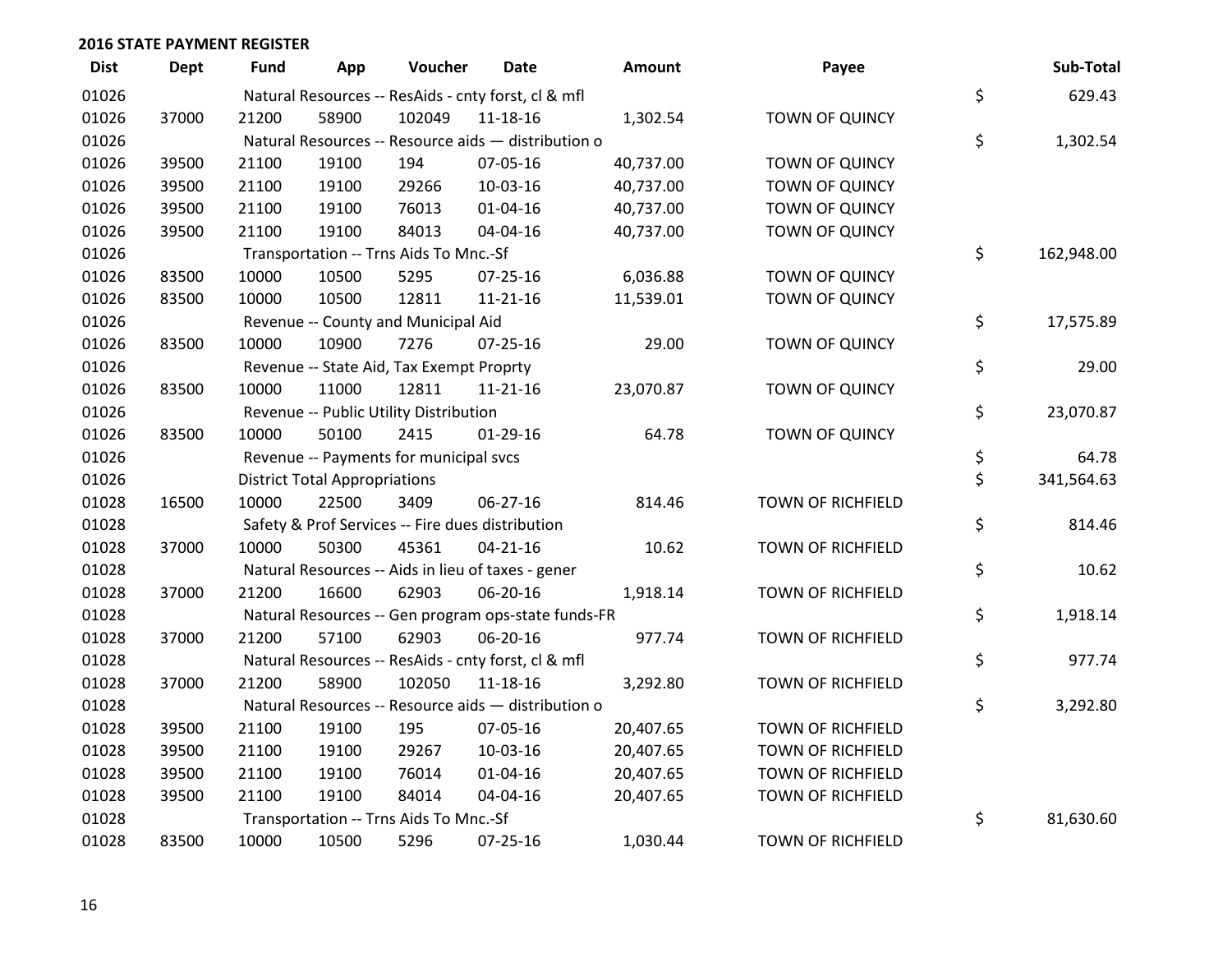| <b>Dist</b> | <b>Dept</b> | Fund  | App                                  | Voucher                                             | <b>Date</b>    | <b>Amount</b> | Payee                    | Sub-Total       |
|-------------|-------------|-------|--------------------------------------|-----------------------------------------------------|----------------|---------------|--------------------------|-----------------|
| 01028       | 83500       | 10000 | 10500                                | 12812                                               | $11 - 21 - 16$ | 5,539.40      | <b>TOWN OF RICHFIELD</b> |                 |
| 01028       |             |       |                                      | Revenue -- County and Municipal Aid                 |                |               |                          | \$<br>6,569.84  |
| 01028       | 83500       | 10000 | 11000                                | 12812                                               | 11-21-16       | 489.14        | TOWN OF RICHFIELD        |                 |
| 01028       |             |       |                                      | Revenue -- Public Utility Distribution              |                |               |                          | \$<br>489.14    |
| 01028       |             |       | <b>District Total Appropriations</b> |                                                     |                |               |                          | \$<br>95,703.34 |
| 01030       | 16500       | 10000 | 22500                                | 3410                                                | 06-27-16       | 18,979.54     | TOWN OF ROME             |                 |
| 01030       |             |       |                                      | Safety & Prof Services -- Fire dues distribution    |                |               |                          | \$<br>18,979.54 |
| 01030       | 37000       | 10000 | 50300                                | 45423                                               | $04 - 21 - 16$ | 177.60        | TOWN OF ROME             |                 |
| 01030       |             |       |                                      | Natural Resources -- Aids in lieu of taxes - gener  |                |               |                          | \$<br>177.60    |
| 01030       | 37000       | 21200 | 16600                                | 62904                                               | 06-20-16       | 2,403.63      | TOWN OF ROME             |                 |
| 01030       |             |       |                                      | Natural Resources -- Gen program ops-state funds-FR |                |               |                          | \$<br>2,403.63  |
| 01030       | 37000       | 21200 | 38100                                | 38750                                               | 03-30-16       | 2,267.15      | TOWN OF ROME             |                 |
| 01030       |             |       |                                      | Natural Resources -- GPO -federal funds             |                |               |                          | \$<br>2,267.15  |
| 01030       | 37000       | 21200 | 54700                                | 111207                                              | 12-01-16       | 11,241.00     | TOWN OF ROME             |                 |
| 01030       |             |       |                                      | Natural Resources -- Recreation aids- utility terra |                |               |                          | \$<br>11,241.00 |
| 01030       | 37000       | 21200 | 55000                                | 38750                                               | 03-30-16       | 7,855.66      | TOWN OF ROME             |                 |
| 01030       |             |       |                                      | Natural Resources -- Enf A - boating enforcement    |                |               |                          | \$<br>7,855.66  |
| 01030       | 37000       | 21200 | 57100                                | 62904                                               | 06-20-16       | 3,230.88      | TOWN OF ROME             |                 |
| 01030       |             |       |                                      | Natural Resources -- ResAids - cnty forst, cl & mfl |                |               |                          | \$<br>3,230.88  |
| 01030       | 37000       | 21200 | 57600                                | 106381                                              | $11 - 14 - 16$ | 31,474.98     | TOWN OF ROME             |                 |
| 01030       |             |       |                                      | Natural Resources -- RA- atv prj aids, gas tax pymt |                |               |                          | \$<br>31,474.98 |
| 01030       | 37000       | 21200 | 57700                                | 111207                                              | 12-01-16       | 21,605.01     | TOWN OF ROME             |                 |
| 01030       |             |       |                                      | Natural Resources -- RA- atv project aids           |                |               |                          | \$<br>21,605.01 |
| 01030       | 37000       | 21200 | 57900                                | 45424                                               | $04 - 21 - 16$ | 142.48        | TOWN OF ROME             |                 |
| 01030       |             |       |                                      | Natural Resources -- Aids in lieu of taxes - sum s  |                |               |                          | \$<br>142.48    |
| 01030       | 37000       | 21200 | 58300                                | 51603                                               | 05-13-16       | 2,266.00      | TOWN OF ROME             |                 |
| 01030       |             |       |                                      | Natural Resources -- Rec & resource aids, fed       |                |               |                          | \$<br>2,266.00  |
| 01030       | 37000       | 21200 | 58900                                | 102051                                              | 11-18-16       | 2,903.67      | TOWN OF ROME             |                 |
| 01030       |             |       |                                      | Natural Resources -- Resource aids - distribution o |                |               |                          | \$<br>2,903.67  |
| 01030       | 39500       | 21100 | 18500                                | 35849                                               | $10-11-16$     | 900.43        | TOWN OF ROME             |                 |
| 01030       | 39500       | 21100 | 18500                                | 45026                                               | 11-07-16       | 1,282.79      | TOWN OF ROME             |                 |
| 01030       | 39500       | 21100 | 18500                                | 45050                                               | 11-07-16       | 1,290.17      | TOWN OF ROME             |                 |
| 01030       | 39500       | 21100 | 18500                                | 58237                                               | 12-05-16       | 1,777.39      | TOWN OF ROME             |                 |
| 01030       | 39500       | 21100 | 18500                                | 58280                                               | 12-05-16       | 1,896.67      | TOWN OF ROME             |                 |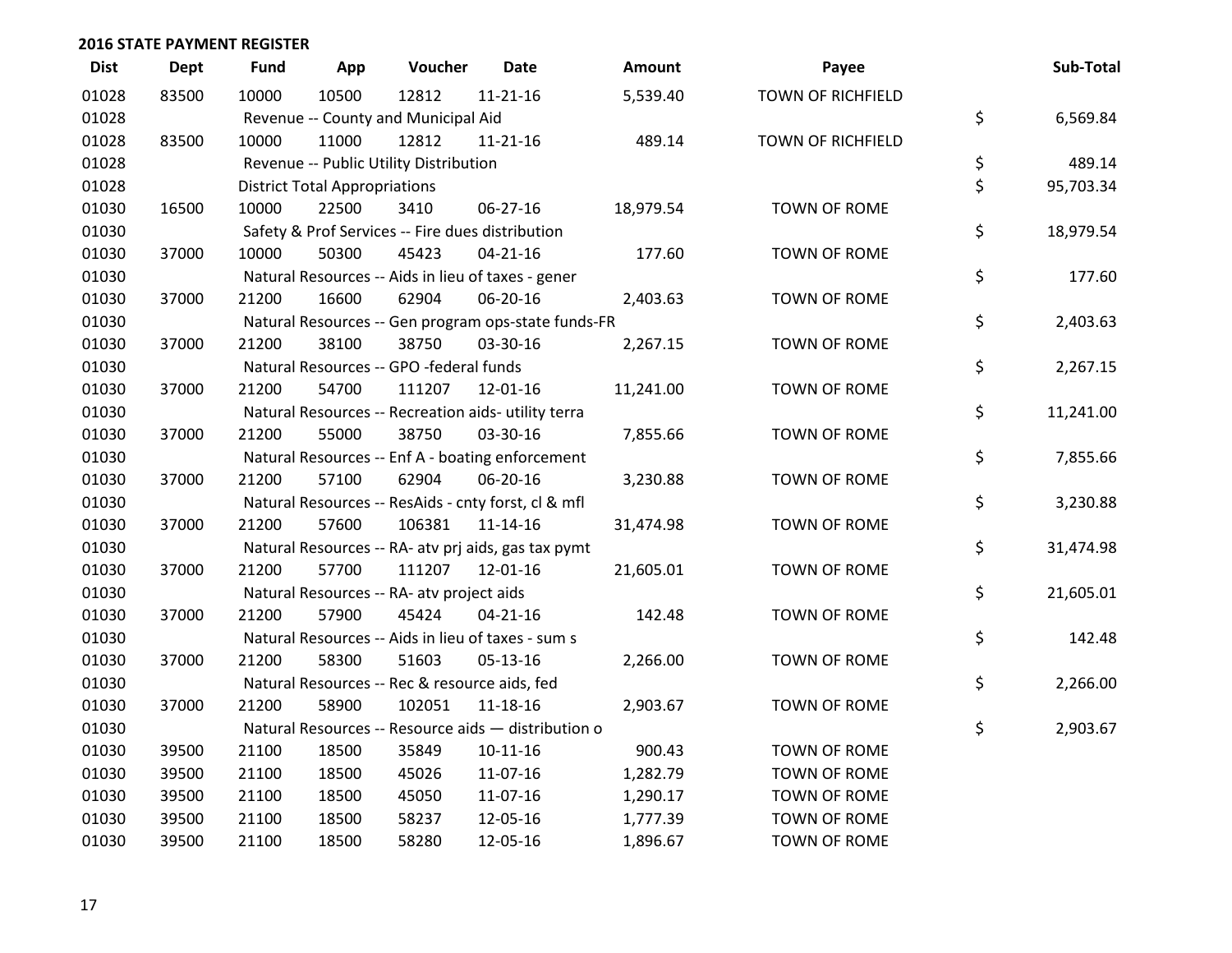| <b>Dist</b> | Dept  | <b>Fund</b> | App                                  | Voucher                                  | <b>Date</b>                                         | <b>Amount</b> | Payee               | Sub-Total        |
|-------------|-------|-------------|--------------------------------------|------------------------------------------|-----------------------------------------------------|---------------|---------------------|------------------|
| 01030       | 39500 | 21100       | 18500                                | 58300                                    | 12-05-16                                            | 1,757.04      | <b>TOWN OF ROME</b> |                  |
| 01030       | 39500 | 21100       | 18500                                | 60540                                    | 12-13-16                                            | 6,401.93      | TOWN OF ROME        |                  |
| 01030       | 39500 | 21100       | 18500                                | 60583                                    | 12-12-16                                            | 1,442.39      | <b>TOWN OF ROME</b> |                  |
| 01030       | 39500 | 21100       | 18500                                | 63882                                    | 12-22-16                                            | 1,407.65      | TOWN OF ROME        |                  |
| 01030       | 39500 | 21100       | 18500                                | 63913                                    | 12-22-16                                            | 1,436.32      | <b>TOWN OF ROME</b> |                  |
| 01030       |       |             |                                      | Transportation -- Hwy Sfty Loc Aid Ffd   |                                                     |               |                     | \$<br>19,592.78  |
| 01030       | 39500 | 21100       | 19100                                | 196                                      | 07-05-16                                            | 83,312.67     | TOWN OF ROME        |                  |
| 01030       | 39500 | 21100       | 19100                                | 29268                                    | 10-03-16                                            | 83,312.67     | TOWN OF ROME        |                  |
| 01030       |       |             |                                      | Transportation -- Trns Aids To Mnc.-Sf   |                                                     |               |                     | \$<br>166,625.34 |
| 01030       | 39500 | 21100       | 18500                                | 84652                                    | 06-16-16                                            | 1,387.53      | TREAS TN ROME       |                  |
| 01030       | 39500 | 21100       | 18500                                | 84652                                    | 06-16-16                                            | 1,662.68      | TREAS TN ROME       |                  |
| 01030       | 39500 | 21100       | 18500                                | 84652                                    | 06-16-16                                            | 1,718.34      | TREAS TN ROME       |                  |
| 01030       |       |             |                                      | Transportation -- Hwy Sfty Loc Aid Ffd   |                                                     |               |                     | \$<br>4,768.55   |
| 01030       | 39500 | 21100       | 19100                                | 76015                                    | $01 - 04 - 16$                                      | 83,312.67     | TOWN OF ROME        |                  |
| 01030       | 39500 | 21100       | 19100                                | 84015                                    | 04-04-16                                            | 83,312.67     | TOWN OF ROME        |                  |
| 01030       |       |             |                                      | Transportation -- Trns Aids To Mnc.-Sf   |                                                     |               |                     | \$<br>166,625.34 |
| 01030       | 83500 | 10000       | 10500                                | 5297                                     | 07-25-16                                            | 5,843.56      | TOWN OF ROME        |                  |
| 01030       | 83500 | 10000       | 10500                                | 12813                                    | 11-21-16                                            | 31,558.12     | TOWN OF ROME        |                  |
| 01030       |       |             |                                      | Revenue -- County and Municipal Aid      |                                                     |               |                     | \$<br>37,401.68  |
| 01030       | 83500 | 10000       | 10900                                | 7277                                     | $07 - 25 - 16$                                      | 427.00        | TOWN OF ROME        |                  |
| 01030       |       |             |                                      | Revenue -- State Aid, Tax Exempt Proprty |                                                     |               |                     | \$<br>427.00     |
| 01030       | 83500 | 10000       | 11000                                | 12813                                    | $11 - 21 - 16$                                      | 1,466.64      | TOWN OF ROME        |                  |
| 01030       |       |             |                                      | Revenue -- Public Utility Distribution   |                                                     |               |                     | \$<br>1,466.64   |
| 01030       |       |             | <b>District Total Appropriations</b> |                                          |                                                     |               |                     | \$<br>501,454.93 |
| 01032       | 16500 | 10000       | 22500                                | 5132                                     | 07-07-16                                            | 3,376.46      | TOWN OF SPRINGVILLE |                  |
| 01032       |       |             |                                      |                                          | Safety & Prof Services -- Fire dues distribution    |               |                     | \$<br>3,376.46   |
| 01032       | 37000 | 21200       | 16600                                | 62905                                    | 06-20-16                                            | 2,271.18      | TOWN OF SPRINGVILLE |                  |
| 01032       |       |             |                                      |                                          | Natural Resources -- Gen program ops-state funds-FR |               |                     | \$<br>2,271.18   |
| 01032       | 37000 | 21200       | 57100                                | 62905                                    | 06-20-16                                            | 1,159.51      | TOWN OF SPRINGVILLE |                  |
| 01032       |       |             |                                      |                                          | Natural Resources -- ResAids - cnty forst, cl & mfl |               |                     | \$<br>1,159.51   |
| 01032       | 37000 | 21200       | 58900                                | 102052                                   | 11-18-16                                            | 6,977.76      | TOWN OF SPRINGVILLE |                  |
| 01032       |       |             |                                      |                                          | Natural Resources -- Resource aids - distribution o |               |                     | \$<br>6,977.76   |
| 01032       | 39500 | 21100       | 19100                                | 197                                      | 07-05-16                                            | 39,872.71     | TOWN OF SPRINGVILLE |                  |
| 01032       | 39500 | 21100       | 19100                                | 29269                                    | 10-03-16                                            | 39,872.73     | TOWN OF SPRINGVILLE |                  |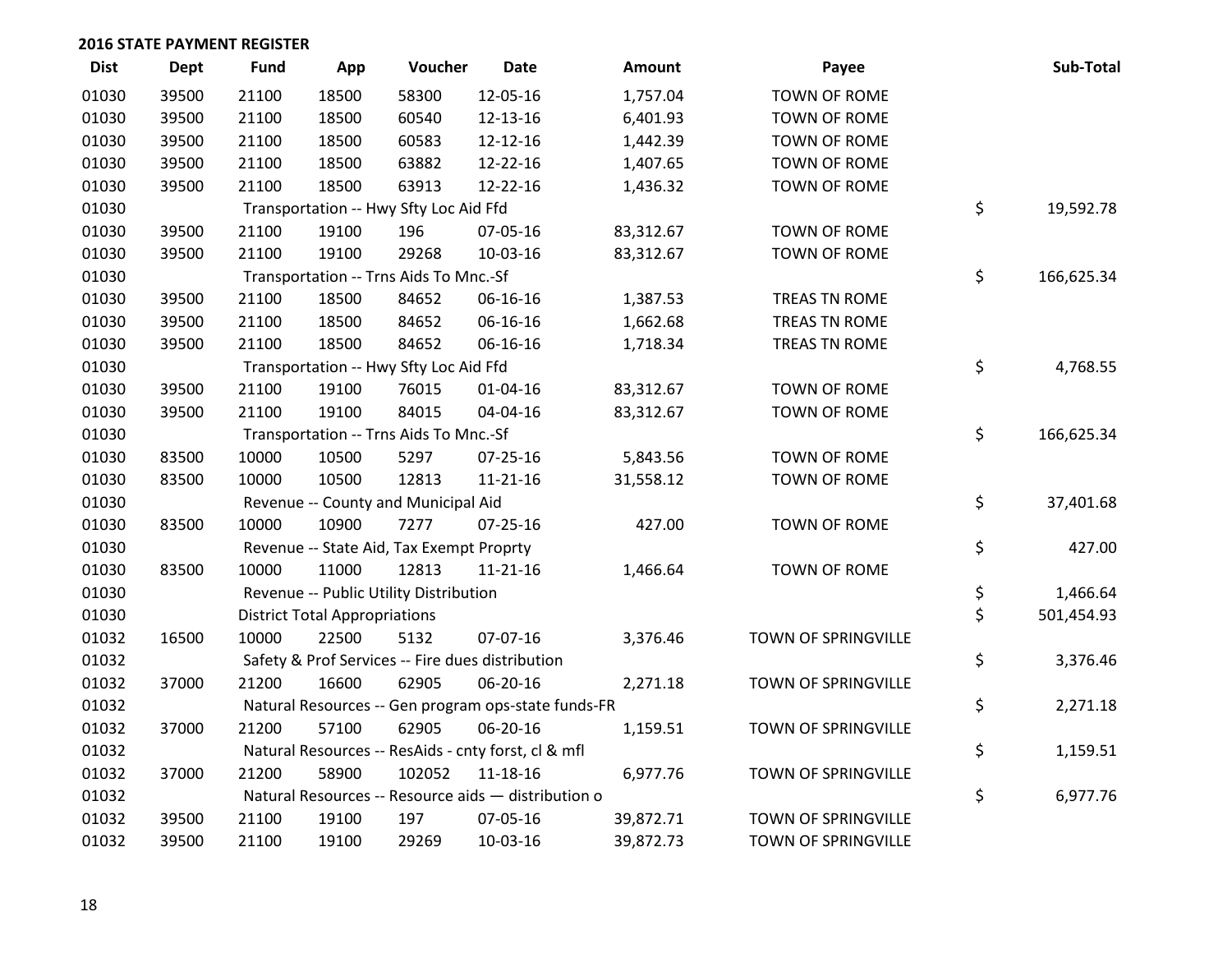| <b>Dist</b> | <b>Dept</b> | <b>Fund</b> | App                                  | Voucher                                  | <b>Date</b>                                         | <b>Amount</b> | Payee                        | Sub-Total        |
|-------------|-------------|-------------|--------------------------------------|------------------------------------------|-----------------------------------------------------|---------------|------------------------------|------------------|
| 01032       | 39500       | 21100       | 19100                                | 76016                                    | $01 - 04 - 16$                                      | 39,872.71     | TOWN OF SPRINGVILLE          |                  |
| 01032       | 39500       | 21100       | 19100                                | 84016                                    | 04-04-16                                            | 39,872.71     | TOWN OF SPRINGVILLE          |                  |
| 01032       |             |             |                                      | Transportation -- Trns Aids To Mnc.-Sf   |                                                     |               |                              | \$<br>159,490.86 |
| 01032       | 83500       | 10000       | 10500                                | 5298                                     | $07 - 25 - 16$                                      | 1,762.17      | TOWN OF SPRINGVILLE          |                  |
| 01032       | 83500       | 10000       | 10500                                | 12814                                    | $11 - 21 - 16$                                      | 9,717.85      | TOWN OF SPRINGVILLE          |                  |
| 01032       |             |             |                                      | Revenue -- County and Municipal Aid      |                                                     |               |                              | \$<br>11,480.02  |
| 01032       | 83500       | 10000       | 10900                                | 7278                                     | $07 - 25 - 16$                                      | 15.00         | TOWN OF SPRINGVILLE          |                  |
| 01032       |             |             |                                      | Revenue -- State Aid, Tax Exempt Proprty |                                                     |               |                              | \$<br>15.00      |
| 01032       | 83500       | 10000       | 11000                                | 12814                                    | $11 - 21 - 16$                                      | 256.27        | TOWN OF SPRINGVILLE          |                  |
| 01032       |             |             |                                      | Revenue -- Public Utility Distribution   |                                                     |               |                              | \$<br>256.27     |
| 01032       |             |             | <b>District Total Appropriations</b> |                                          |                                                     |               |                              | \$<br>185,027.06 |
| 01034       | 16500       | 10000       | 22500                                | 3411                                     | $06 - 27 - 16$                                      | 6,087.97      | TOWN OF STRONGS PRAIRIE      |                  |
| 01034       |             |             |                                      |                                          | Safety & Prof Services -- Fire dues distribution    |               |                              | \$<br>6,087.97   |
| 01034       | 37000       | 21200       | 16600                                | 62906                                    | 06-20-16                                            | 1,720.35      | TOWN OF STRONGS PRAIRIE      |                  |
| 01034       |             |             |                                      |                                          | Natural Resources -- Gen program ops-state funds-FR |               |                              | \$<br>1,720.35   |
| 01034       | 37000       | 21200       | 57100                                | 62906                                    | 06-20-16                                            | 773.03        | TOWN OF STRONGS PRAIRIE      |                  |
| 01034       |             |             |                                      |                                          | Natural Resources -- ResAids - cnty forst, cl & mfl |               |                              | \$<br>773.03     |
| 01034       | 37000       | 21200       | 58900                                | 102053                                   | 11-18-16                                            | 1,019.26      | TOWN OF STRONGS PRAIRIE      |                  |
| 01034       |             |             |                                      |                                          | Natural Resources -- Resource aids - distribution o |               |                              | \$<br>1,019.26   |
| 01034       | 39500       | 21100       | 19100                                | 198                                      | 07-05-16                                            | 49,930.35     | TOWN OF STRONGS PRAIRIE      |                  |
| 01034       | 39500       | 21100       | 19100                                | 29270                                    | 10-03-16                                            | 49,930.35     | TOWN OF STRONGS PRAIRIE      |                  |
| 01034       | 39500       | 21100       | 19100                                | 76017                                    | $01 - 04 - 16$                                      | 49,930.35     | TOWN OF STRONGS PRAIRIE      |                  |
| 01034       | 39500       | 21100       | 19100                                | 84017                                    | 04-04-16                                            | 49,930.35     | TOWN OF STRONGS PRAIRIE      |                  |
| 01034       |             |             |                                      | Transportation -- Trns Aids To Mnc.-Sf   |                                                     |               |                              | \$<br>199,721.40 |
| 01034       | 83500       | 10000       | 10500                                | 5299                                     | 07-25-16                                            | 2,725.23      | TOWN OF STRONGS PRAIRIE      |                  |
| 01034       | 83500       | 10000       | 10500                                | 12815                                    | $11 - 21 - 16$                                      | 12,625.69     | TOWN OF STRONGS PRAIRIE      |                  |
| 01034       |             |             |                                      | Revenue -- County and Municipal Aid      |                                                     |               |                              | \$<br>15,350.92  |
| 01034       | 83500       | 10000       | 10900                                | 7279                                     | $07 - 25 - 16$                                      | 36.00         | TOWN OF STRONGS PRAIRIE      |                  |
| 01034       |             |             |                                      | Revenue -- State Aid, Tax Exempt Proprty |                                                     |               |                              | \$<br>36.00      |
| 01034       | 83500       | 10000       | 11000                                | 12815                                    | $11 - 21 - 16$                                      | 2,711.76      | TOWN OF STRONGS PRAIRIE      |                  |
| 01034       |             |             |                                      | Revenue -- Public Utility Distribution   |                                                     |               |                              | \$<br>2,711.76   |
| 01034       |             |             | <b>District Total Appropriations</b> |                                          |                                                     |               |                              | \$<br>227,420.69 |
| 01126       | 16500       | 10000       | 22500                                | 3412                                     | 06-27-16                                            | 1,064.86      | <b>VILLAGE OF FRIENDSHIP</b> |                  |
| 01126       |             |             |                                      |                                          | Safety & Prof Services -- Fire dues distribution    |               |                              | \$<br>1,064.86   |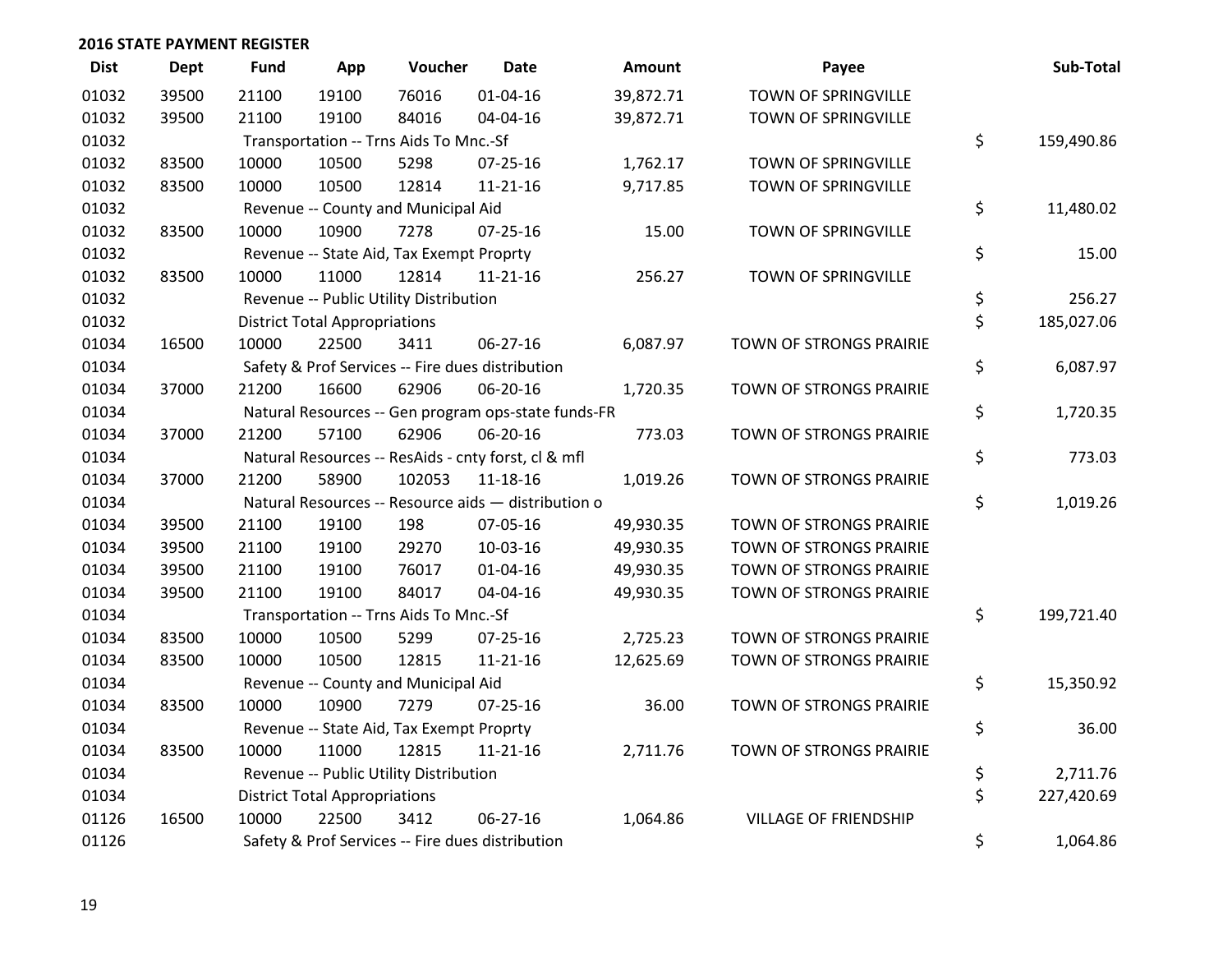| <b>Dist</b> | <b>Dept</b> | <b>Fund</b> | App                                  | Voucher                                             | <b>Date</b>    | Amount     | Payee                        | Sub-Total        |
|-------------|-------------|-------------|--------------------------------------|-----------------------------------------------------|----------------|------------|------------------------------|------------------|
| 01126       | 37000       | 21200       | 16600                                | 62907                                               | 06-20-16       | 9.79       | <b>VILLAGE OF FRIENDSHIP</b> |                  |
| 01126       |             |             |                                      | Natural Resources -- Gen program ops-state funds-FR |                |            |                              | \$<br>9.79       |
| 01126       | 37000       | 21200       | 57100                                | 62907                                               | 06-20-16       | 4.40       | <b>VILLAGE OF FRIENDSHIP</b> |                  |
| 01126       |             |             |                                      | Natural Resources -- ResAids - cnty forst, cl & mfl |                |            |                              | \$<br>4.40       |
| 01126       | 37000       | 21200       | 58900                                | 102054                                              | 11-18-16       | 194.46     | <b>VILLAGE OF FRIENDSHIP</b> |                  |
| 01126       |             |             |                                      | Natural Resources -- Resource aids - distribution o |                |            |                              | \$<br>194.46     |
| 01126       | 39500       | 21100       | 19100                                | 199                                                 | 07-05-16       | 6,037.11   | <b>VILLAGE OF FRIENDSHIP</b> |                  |
| 01126       | 39500       | 21100       | 19100                                | 29271                                               | 10-03-16       | 6,037.13   | <b>VILLAGE OF FRIENDSHIP</b> |                  |
| 01126       | 39500       | 21100       | 19100                                | 76018                                               | 01-04-16       | 6,037.11   | <b>VILLAGE OF FRIENDSHIP</b> |                  |
| 01126       | 39500       | 21100       | 19100                                | 84018                                               | 04-04-16       | 6,037.11   | VILLAGE OF FRIENDSHIP        |                  |
| 01126       |             |             |                                      | Transportation -- Trns Aids To Mnc.-Sf              |                |            |                              | \$<br>24,148.46  |
| 01126       | 83500       | 10000       | 10500                                | 5300                                                | 07-25-16       | 25,219.90  | <b>VILLAGE OF FRIENDSHIP</b> |                  |
| 01126       | 83500       | 10000       | 10500                                | 12816                                               | 11-21-16       | 134,277.06 | <b>VILLAGE OF FRIENDSHIP</b> |                  |
| 01126       |             |             |                                      | Revenue -- County and Municipal Aid                 |                |            |                              | \$<br>159,496.96 |
| 01126       | 83500       | 10000       | 10900                                | 7280                                                | $07 - 25 - 16$ | 836.00     | <b>VILLAGE OF FRIENDSHIP</b> |                  |
| 01126       | 83500       | 10000       | 10900                                | 9535                                                | 07-25-16       | 17.00      | <b>VILLAGE OF FRIENDSHIP</b> |                  |
| 01126       |             |             |                                      | Revenue -- State Aid, Tax Exempt Proprty            |                |            |                              | \$<br>853.00     |
| 01126       | 83500       | 10000       | 11000                                | 12816                                               | $11 - 21 - 16$ | 9,088.68   | <b>VILLAGE OF FRIENDSHIP</b> |                  |
| 01126       |             |             |                                      | Revenue -- Public Utility Distribution              |                |            |                              | \$<br>9,088.68   |
| 01126       |             |             | <b>District Total Appropriations</b> |                                                     |                |            |                              | \$<br>194,860.61 |
| 01201       | 16500       | 10000       | 22500                                | 3413                                                | 06-27-16       | 3,390.07   | <b>CITY OF ADAMS</b>         |                  |
| 01201       |             |             |                                      | Safety & Prof Services -- Fire dues distribution    |                |            |                              | \$<br>3,390.07   |
| 01201       | 37000       | 21200       | 16600                                | 62908                                               | 06-20-16       | 62.59      | <b>CITY OF ADAMS</b>         |                  |
| 01201       |             |             |                                      | Natural Resources -- Gen program ops-state funds-FR |                |            |                              | \$<br>62.59      |
| 01201       | 37000       | 21200       | 57100                                | 62908                                               | 06-20-16       | 28.12      | <b>CITY OF ADAMS</b>         |                  |
| 01201       |             |             |                                      | Natural Resources -- ResAids - cnty forst, cl & mfl |                |            |                              | \$<br>28.12      |
| 01201       | 37000       | 21200       | 57900                                | 46199                                               | $04 - 21 - 16$ | 7.02       | <b>CITY OF ADAMS</b>         |                  |
| 01201       |             |             |                                      | Natural Resources -- Aids in lieu of taxes - sum s  |                |            |                              | \$<br>7.02       |
| 01201       | 37000       | 27400       | 67000                                | 56076                                               | $05 - 27 - 16$ | 6,118.30   | <b>CITY OF ADAMS</b>         |                  |
| 01201       |             |             |                                      | Natural Resources -- Fin asst for responsible units |                |            |                              | \$<br>6,118.30   |
| 01201       | 39500       | 21100       | 18500                                | 26472                                               | 09-21-16       | 505.64     | <b>CITY OF ADAMS</b>         |                  |
| 01201       | 39500       | 21100       | 18500                                | 26492                                               | 09-21-16       | 532.32     | <b>CITY OF ADAMS</b>         |                  |
| 01201       | 39500       | 21100       | 18500                                | 26498                                               | 09-21-16       | 354.88     | <b>CITY OF ADAMS</b>         |                  |
| 01201       | 39500       | 21100       | 18500                                | 35826                                               | $10-11-16$     | 532.32     | <b>CITY OF ADAMS</b>         |                  |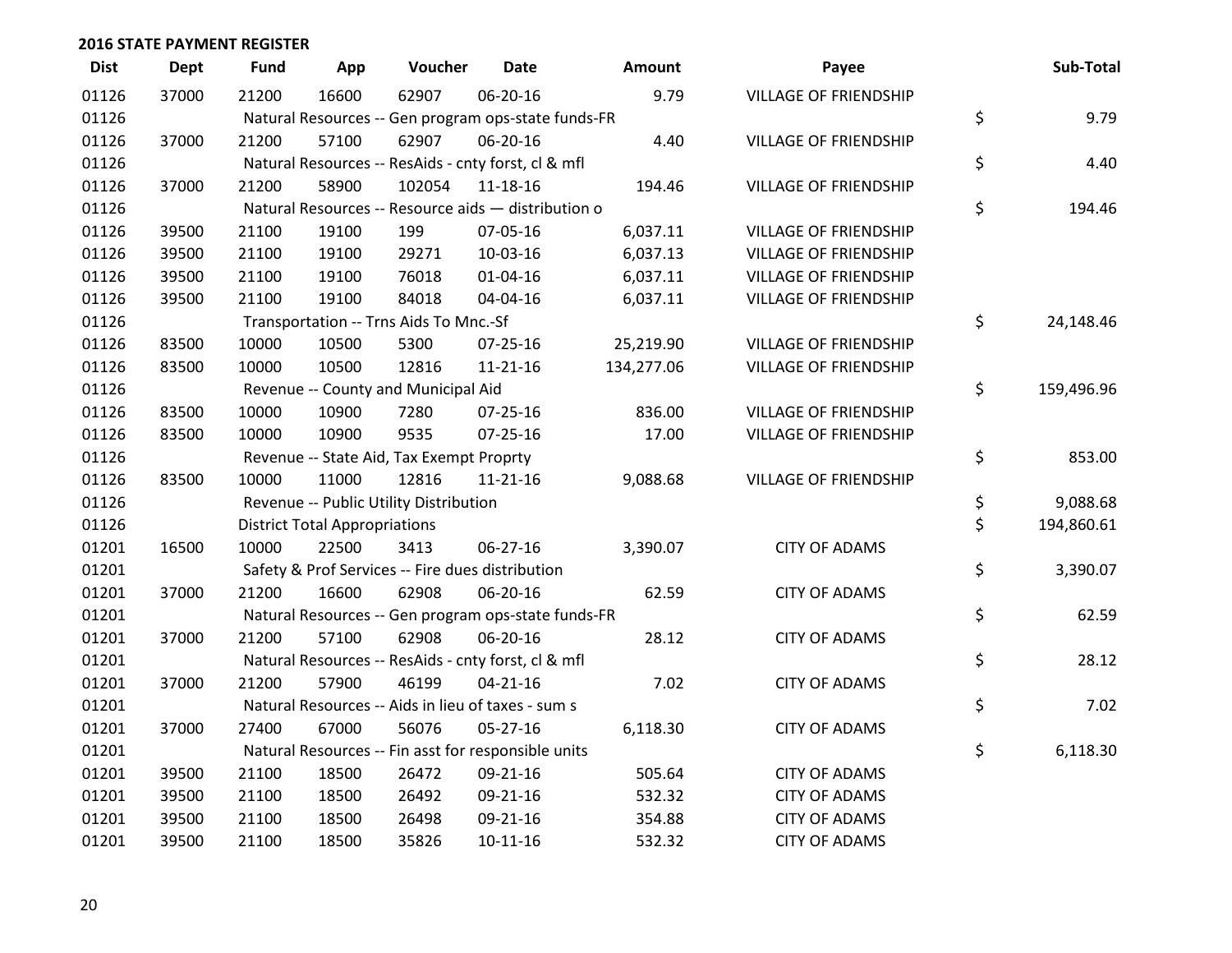| <b>Dist</b> | <b>Dept</b> | <b>Fund</b> | App                                  | Voucher                                  | <b>Date</b>                                      | Amount     | Payee                    | Sub-Total        |
|-------------|-------------|-------------|--------------------------------------|------------------------------------------|--------------------------------------------------|------------|--------------------------|------------------|
| 01201       | 39500       | 21100       | 18500                                | 35839                                    | $10 - 11 - 16$                                   | 532.32     | <b>CITY OF ADAMS</b>     |                  |
| 01201       | 39500       | 21100       | 18500                                | 60539                                    | 12-12-16                                         | 532.32     | <b>CITY OF ADAMS</b>     |                  |
| 01201       | 39500       | 21100       | 18500                                | 60582                                    | 12-12-16                                         | 532.32     | <b>CITY OF ADAMS</b>     |                  |
| 01201       |             |             |                                      | Transportation -- Hwy Sfty Loc Aid Ffd   |                                                  |            |                          | \$<br>3,522.12   |
| 01201       | 39500       | 21100       | 19100                                | 200                                      | 07-05-16                                         | 28,062.00  | <b>CITY OF ADAMS</b>     |                  |
| 01201       | 39500       | 21100       | 19100                                | 29272                                    | 10-03-16                                         | 28,062.01  | <b>CITY OF ADAMS</b>     |                  |
| 01201       |             |             |                                      | Transportation -- Trns Aids To Mnc.-Sf   |                                                  |            |                          | \$<br>56,124.01  |
| 01201       | 39500       | 21100       | 18500                                | 83464                                    | 06-03-16                                         | 7,846.00   | TREAS CITY ADAMS         |                  |
| 01201       | 39500       | 21100       | 18500                                | 84246                                    | 06-13-16                                         | 354.88     | TREAS CITY ADAMS         |                  |
| 01201       | 39500       | 21100       | 18500                                | 84246                                    | 06-13-16                                         | 354.88     | TREAS CITY ADAMS         |                  |
| 01201       | 39500       | 21100       | 18500                                | 84246                                    | 06-13-16                                         | 860.52     | <b>TREAS CITY ADAMS</b>  |                  |
| 01201       | 39500       | 21100       | 18500                                | 86796                                    | 07-08-16                                         | 860.52     | <b>TREAS CITY ADAMS</b>  |                  |
| 01201       | 39500       | 21100       | 18500                                | 87232                                    | $07 - 14 - 16$                                   | 505.64     | TREAS CITY ADAMS         |                  |
| 01201       | 39500       | 21100       | 18500                                | 87232                                    | $07 - 14 - 16$                                   | 505.64     | TREAS CITY ADAMS         |                  |
| 01201       |             |             |                                      | Transportation -- Hwy Sfty Loc Aid Ffd   |                                                  |            |                          | \$<br>11,288.08  |
| 01201       | 39500       | 21100       | 19100                                | 76019                                    | 01-04-16                                         | 28,062.00  | <b>CITY OF ADAMS</b>     |                  |
| 01201       | 39500       | 21100       | 19100                                | 84019                                    | 04-04-16                                         | 28,062.00  | <b>CITY OF ADAMS</b>     |                  |
| 01201       |             |             |                                      | Transportation -- Trns Aids To Mnc.-Sf   |                                                  |            |                          | \$<br>56,124.00  |
| 01201       | 45500       | 10000       | 23100                                | 16903                                    | 09-23-16                                         | 960.00     | <b>CITY OF ADAMS</b>     |                  |
| 01201       |             |             |                                      | Justice -- Law enforcement train, local  |                                                  |            |                          | \$<br>960.00     |
| 01201       | 83500       | 10000       | 10500                                | 5301                                     | 07-25-16                                         | 91,027.32  | <b>CITY OF ADAMS</b>     |                  |
| 01201       | 83500       | 10000       | 10500                                | 12817                                    | $11 - 21 - 16$                                   | 515,804.24 | <b>CITY OF ADAMS</b>     |                  |
| 01201       |             |             |                                      | Revenue -- County and Municipal Aid      |                                                  |            |                          | \$<br>606,831.56 |
| 01201       | 83500       | 10000       | 10900                                | 7281                                     | $07 - 25 - 16$                                   | 8,320.00   | <b>CITY OF ADAMS</b>     |                  |
| 01201       | 83500       | 10000       | 10900                                | 9536                                     | 07-25-16                                         | 6,205.00   | <b>CITY OF ADAMS</b>     |                  |
| 01201       |             |             |                                      | Revenue -- State Aid, Tax Exempt Proprty |                                                  |            |                          | \$<br>14,525.00  |
| 01201       | 83500       | 10000       | 11000                                | 12817                                    | $11 - 21 - 16$                                   | 17.62      | <b>CITY OF ADAMS</b>     |                  |
| 01201       |             |             |                                      | Revenue -- Public Utility Distribution   |                                                  |            |                          | \$<br>17.62      |
| 01201       | 83500       | 10000       | 50100                                | 2416                                     | $01-29-16$                                       | 1,462.80   | <b>CITY OF ADAMS</b>     |                  |
| 01201       |             |             |                                      | Revenue -- Payments for municipal svcs   |                                                  |            |                          | \$<br>1,462.80   |
| 01201       |             |             | <b>District Total Appropriations</b> |                                          |                                                  |            |                          | \$<br>760,461.29 |
| 01291       | 16500       | 10000       | 22500                                | 5303                                     | $07 - 11 - 16$                                   | 16,284.66  | WISCONSIN DELLS, CITY OF |                  |
| 01291       |             |             |                                      |                                          | Safety & Prof Services -- Fire dues distribution |            |                          | \$<br>16,284.66  |
| 01291       | 37000       | 10000       | 50300                                | 18962                                    | 01-05-16                                         | 59,267.29  | WISCONSIN DELLS, CITY OF |                  |